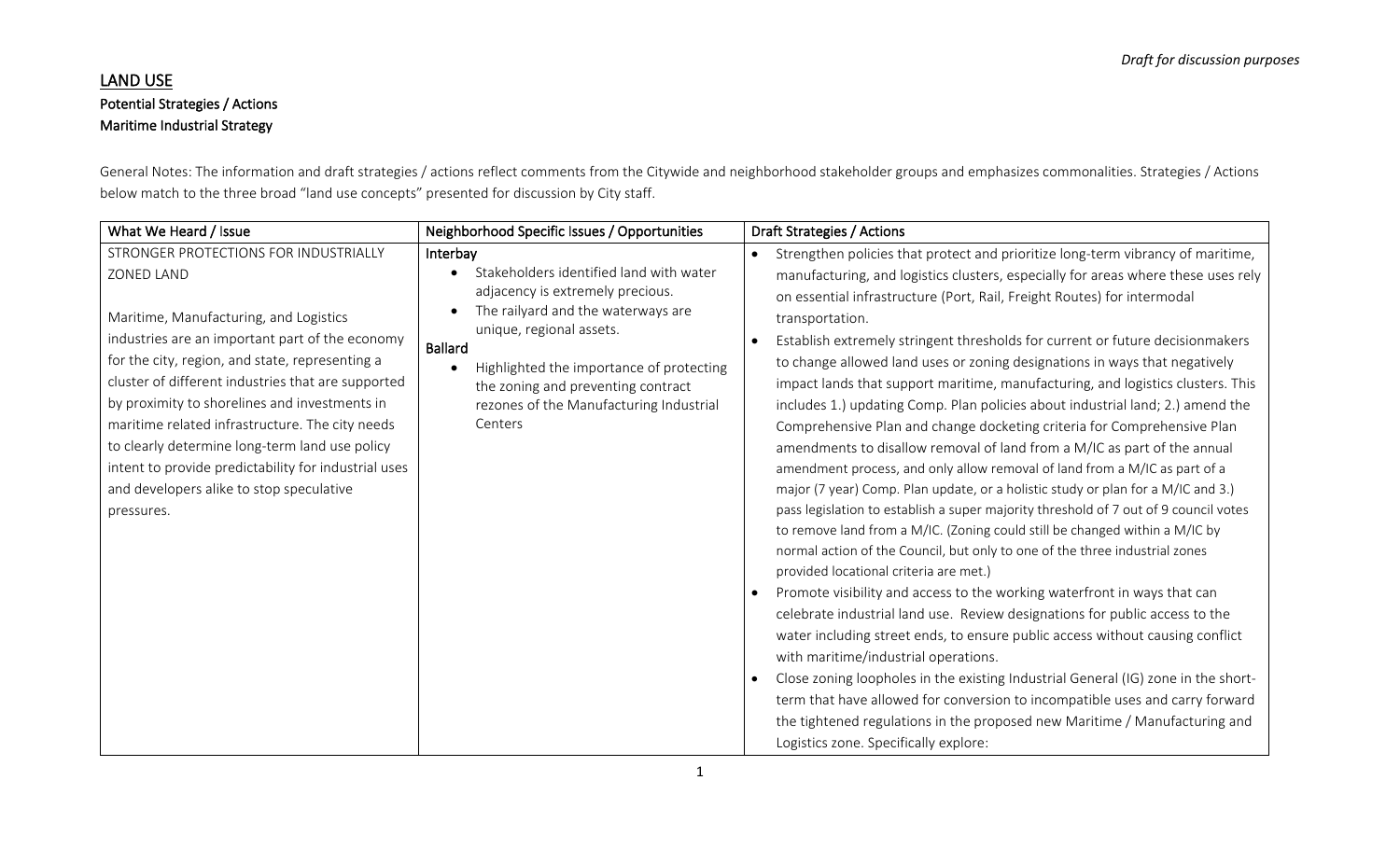|                                                                                                                                                                                                       |                                                                             | Disallow new mini-storage in industrial zones.<br>$\circ$                                   |
|-------------------------------------------------------------------------------------------------------------------------------------------------------------------------------------------------------|-----------------------------------------------------------------------------|---------------------------------------------------------------------------------------------|
|                                                                                                                                                                                                       |                                                                             | Do not allow piecemeal subdivisions of lots to achieve large amounts of<br>$\circ$          |
|                                                                                                                                                                                                       |                                                                             | commercial / office development.                                                            |
|                                                                                                                                                                                                       |                                                                             | Reduce the maximum size of use limits for single purpose office and retail<br>$\circ$       |
|                                                                                                                                                                                                       |                                                                             | uses in all IG zones.                                                                       |
|                                                                                                                                                                                                       |                                                                             | Establish FAR maximums for single purpose office and retail uses in IG<br>$\circ$           |
|                                                                                                                                                                                                       |                                                                             | zones.                                                                                      |
|                                                                                                                                                                                                       |                                                                             | Create a new Maritime / Manufacturing and Logistics zone that would replace                 |
|                                                                                                                                                                                                       |                                                                             | existing IG zones in the future and include closure of zoning loopholes (see above).        |
|                                                                                                                                                                                                       |                                                                             | Apply the zone in parts of the M/IC near water and infrastructure.                          |
| HIGH DENSITY INDUSTRIAL DEVELOPMENT                                                                                                                                                                   | SODO                                                                        | Provide for areas in M/ICs that foster innovation in industry, by allowing the<br>$\bullet$ |
|                                                                                                                                                                                                       | Highlighted that aging public                                               | presence of design, research, and office activities if located in employment-               |
| Industrial lands policy should be future-oriented                                                                                                                                                     | infrastructure and older buildings is an                                    | dense buildings that also include dedicated space for industrial activities.                |
| and be responsive to emerging uses and                                                                                                                                                                | impediment to re-investment.<br>Small lot sizes and codes make it difficult | Allow multi-story buildings with more development capacity than the existing                |
| changing nature of industrial activity. Today's                                                                                                                                                       | to accommodate current truck docking                                        | zoning within a roughly % or % mile walking distance of high-capacity transit               |
| industry may be less noxious and more design                                                                                                                                                          | and undocking needs.<br>Interbay                                            | stations. Create the new Industry and Innovation (II) zone to support this                  |
| and research oriented than in past decades.                                                                                                                                                           |                                                                             | concept.                                                                                    |
| Emerging industrial uses can be vertically stacked                                                                                                                                                    | Strong possibility for a range of future                                    | In the new Industry and Innovation zone increase the overall maximum<br>$\bullet$           |
| and have high employment density. Multi-modal                                                                                                                                                         | uses and demand for increased density in                                    | development capacity (FAR limit), by 25% to 125% through bonus                              |
| transportation investments can better support                                                                                                                                                         | the Dravus, Smith Cove, and Armory                                          | development, depending on location and existing zone, and allow increased                   |
| dense industrial employment. Costs are                                                                                                                                                                | areas.                                                                      | height limits depending on location. Create an incentive system whereby                     |
| Interbay and Georgetown/South Park<br>significant to upgrade aging industrial buildings<br>Both emphasized the need for spaces for<br>and infrastructure.<br>growing industrial businesses to expand. |                                                                             | bonus floor area in a new development is gained by the inclusion of dedicated               |
|                                                                                                                                                                                                       |                                                                             | space for light industrial uses, such as a ratio of 2 sq. ft. of allowed floor area         |
|                                                                                                                                                                                                       |                                                                             | for each 1 sq. ft. of space built for and dedicated to industrial use. Do not               |
|                                                                                                                                                                                                       | allow residential uses in this zone.                                        |                                                                                             |
|                                                                                                                                                                                                       |                                                                             | Apply the new Industry and Innovation zone in many areas of existing                        |
|                                                                                                                                                                                                       |                                                                             | Industrial Commercial (IC) zoning, near the SODO/Lander light rail station, and             |
|                                                                                                                                                                                                       |                                                                             | potentially to portions of future light rail station areas at Smith Cove, Dravus            |
|                                                                                                                                                                                                       |                                                                             | St., and Ballard.                                                                           |
|                                                                                                                                                                                                       |                                                                             | An ongoing industrial / maritime stewardship group should provide sustained<br>$\bullet$    |
|                                                                                                                                                                                                       |                                                                             | input and oversight of the allowed land use mix in the new Industry and                     |
|                                                                                                                                                                                                       |                                                                             | Innovation zone. Monitor new development to ensure goals for M/ICs and                      |
|                                                                                                                                                                                                       |                                                                             |                                                                                             |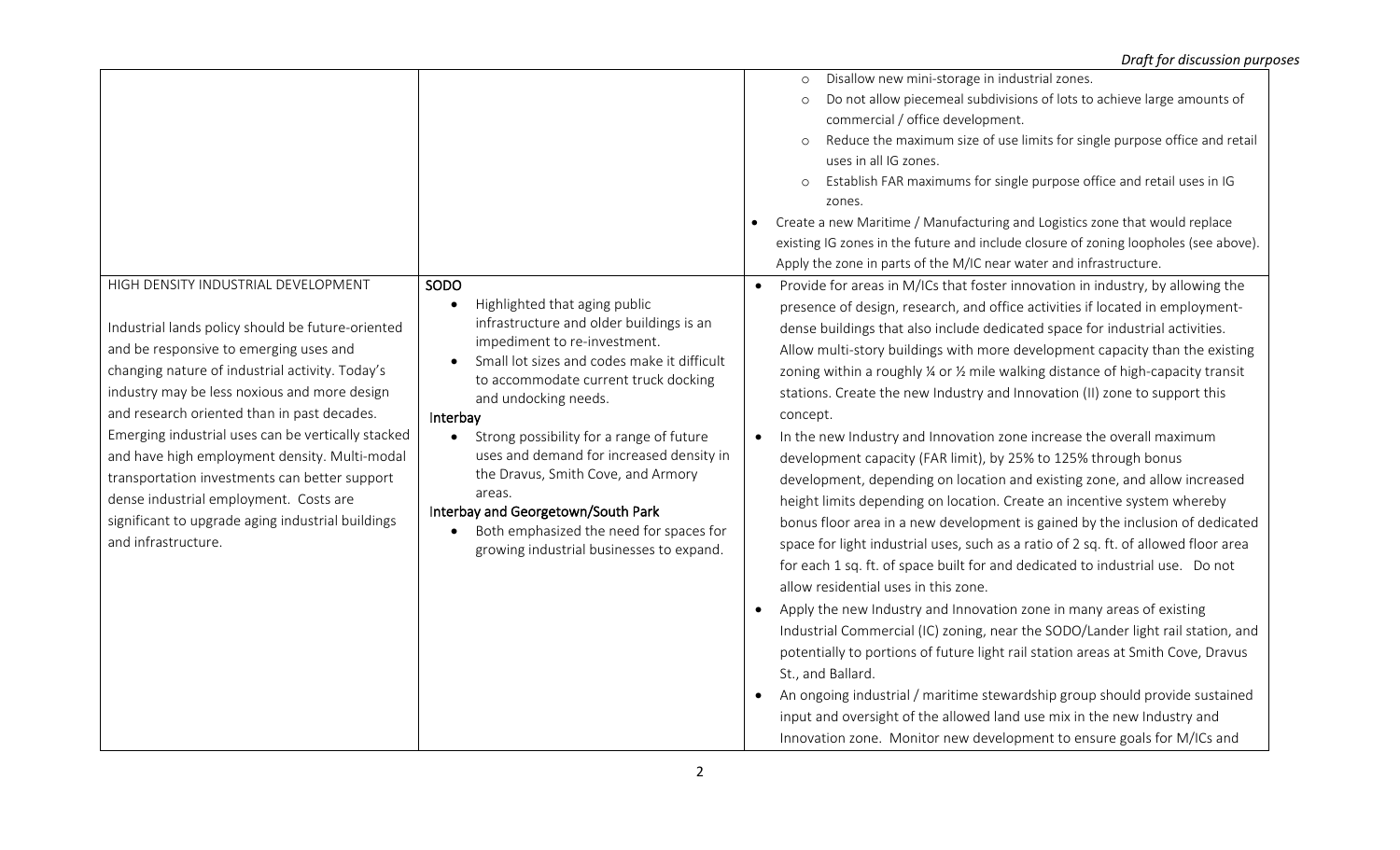|                                                                                                                                                                                                                                                                                                                                                                                                                                                                                                            |                                                                                                                                                                                                                                                                                                                                                                                                                                                                                                                                                                 | Draft for discussion purposes                                                                                                                                                                                                                                                                                                                                                                                                                                                                                                                                                                                                                                                                                                                                                                                                                                                                                                                                                                                                                                                                                                                                                                                                                                                                                                                                                           |
|------------------------------------------------------------------------------------------------------------------------------------------------------------------------------------------------------------------------------------------------------------------------------------------------------------------------------------------------------------------------------------------------------------------------------------------------------------------------------------------------------------|-----------------------------------------------------------------------------------------------------------------------------------------------------------------------------------------------------------------------------------------------------------------------------------------------------------------------------------------------------------------------------------------------------------------------------------------------------------------------------------------------------------------------------------------------------------------|-----------------------------------------------------------------------------------------------------------------------------------------------------------------------------------------------------------------------------------------------------------------------------------------------------------------------------------------------------------------------------------------------------------------------------------------------------------------------------------------------------------------------------------------------------------------------------------------------------------------------------------------------------------------------------------------------------------------------------------------------------------------------------------------------------------------------------------------------------------------------------------------------------------------------------------------------------------------------------------------------------------------------------------------------------------------------------------------------------------------------------------------------------------------------------------------------------------------------------------------------------------------------------------------------------------------------------------------------------------------------------------------|
| HEALTHY TRANSITIONAL AREAS NEAR URBAN<br><b>VILLAGES</b><br>Industrial Land use policy should be informed by<br>uses in proximity such as proximate residential<br>uses or the stadium transition to downtown.<br>These areas can provide opportunities for<br>workers to live near work and for people to<br>safely access vibrant activities in industrial<br>districts. Transition areas are good opportunities<br>for affordable small-scale manufacturing and<br>artisan spaces, and entrepreneurship | SODO<br>The need for a thoughtful transition from<br>the heavy industrial parts of SODO into<br>the downtown core.<br>SODO and Ballard<br>Highlighted the mixed needs of industrial<br>uses, including the rapid growth of<br>cannabis and alcohol industries and the<br>need for production and retail spaces that<br>frequently support those industries.<br>Interbay and Georgetown/South Park<br>Emphasized the need for more affordable<br>$\bullet$<br>places to start and grow a business, and<br>support for maker businesses.<br>Georgetown/South Park | preservation of a working waterfront are still being met, while Industry and<br>Innovation areas evolve to accommodate future demands.<br>Apply passenger vehicle parking maximums and do not allow principal use<br>$\bullet$<br>parking in the new II and UI zones and require strong Transportation Demand<br>Management (TDM) strategies for new major employers that locate in the<br>zone.<br>Designate urban industrial districts that may be appropriately located at<br>transitions from industrial to commercial and residential areas and places<br>traditionally zoned for buffer purposes, that are near urban villages.<br>Encourage a vibrant mix of uses and affordable, small-scale industrial and arts<br>$\bullet$<br>spaces. Increase employment and entrepreneurship opportunities for<br>residents of nearby communities (I.e. South Park / Georgetown), in urban<br>industrial districts close to those communities. Establish the new Urban<br>Industrial (UI) zone to support these objectives.<br>In the new Urban Industrial zone allow a mix of light industrial and arts uses,<br>and new standards as follows:<br>Expand the allowed proportion of ancillary retail and office spaces<br>$\circ$<br>associated with industrial uses compared to the IG and IB zones.<br>Decrease size of use limits for non-industrial uses compared to the IB<br>$\circ$ |
|                                                                                                                                                                                                                                                                                                                                                                                                                                                                                                            | Highlighted that existing residential<br>$\bullet$<br>communities within the manufacturing<br>industrial zones are interested in<br>exploring creative transitions from heavy<br>industrial uses.                                                                                                                                                                                                                                                                                                                                                               | zone to encourage a variety of small to medium sized tenants.<br>Maintain 45' maximum building heights adjacent to single family<br>$\circ$<br>zoned areas, but increase height limits to 65' or greater next to more<br>intensive zones. Increase maximum FAR limits from 2.5 to 3.25.<br>Allow lodging (hotels) in the zone.<br>$\circ$<br>Include requirements for new development to provide frontage improvements<br>including pedestrian pathways and lighting to support a safe walkable<br>environment, and on-site landscaping, to support sense of place.                                                                                                                                                                                                                                                                                                                                                                                                                                                                                                                                                                                                                                                                                                                                                                                                                     |
| NO NEW RESIDENTIAL USES<br>There is agreement that land use policy should<br>support development of significant amounts new                                                                                                                                                                                                                                                                                                                                                                                | Interbay<br>New industrial economy can coexist with<br>housing; don't need to keep the two<br>separate all of the time.                                                                                                                                                                                                                                                                                                                                                                                                                                         | Strengthen and clarify land use policy to prevent conflicting land uses<br>$\bullet$<br>(including housing) from displacing industrial activity and encroaching on core<br>industrial, maritime, and logistics uses.                                                                                                                                                                                                                                                                                                                                                                                                                                                                                                                                                                                                                                                                                                                                                                                                                                                                                                                                                                                                                                                                                                                                                                    |
| housing of all kinds that is affordable to low- and                                                                                                                                                                                                                                                                                                                                                                                                                                                        |                                                                                                                                                                                                                                                                                                                                                                                                                                                                                                                                                                 |                                                                                                                                                                                                                                                                                                                                                                                                                                                                                                                                                                                                                                                                                                                                                                                                                                                                                                                                                                                                                                                                                                                                                                                                                                                                                                                                                                                         |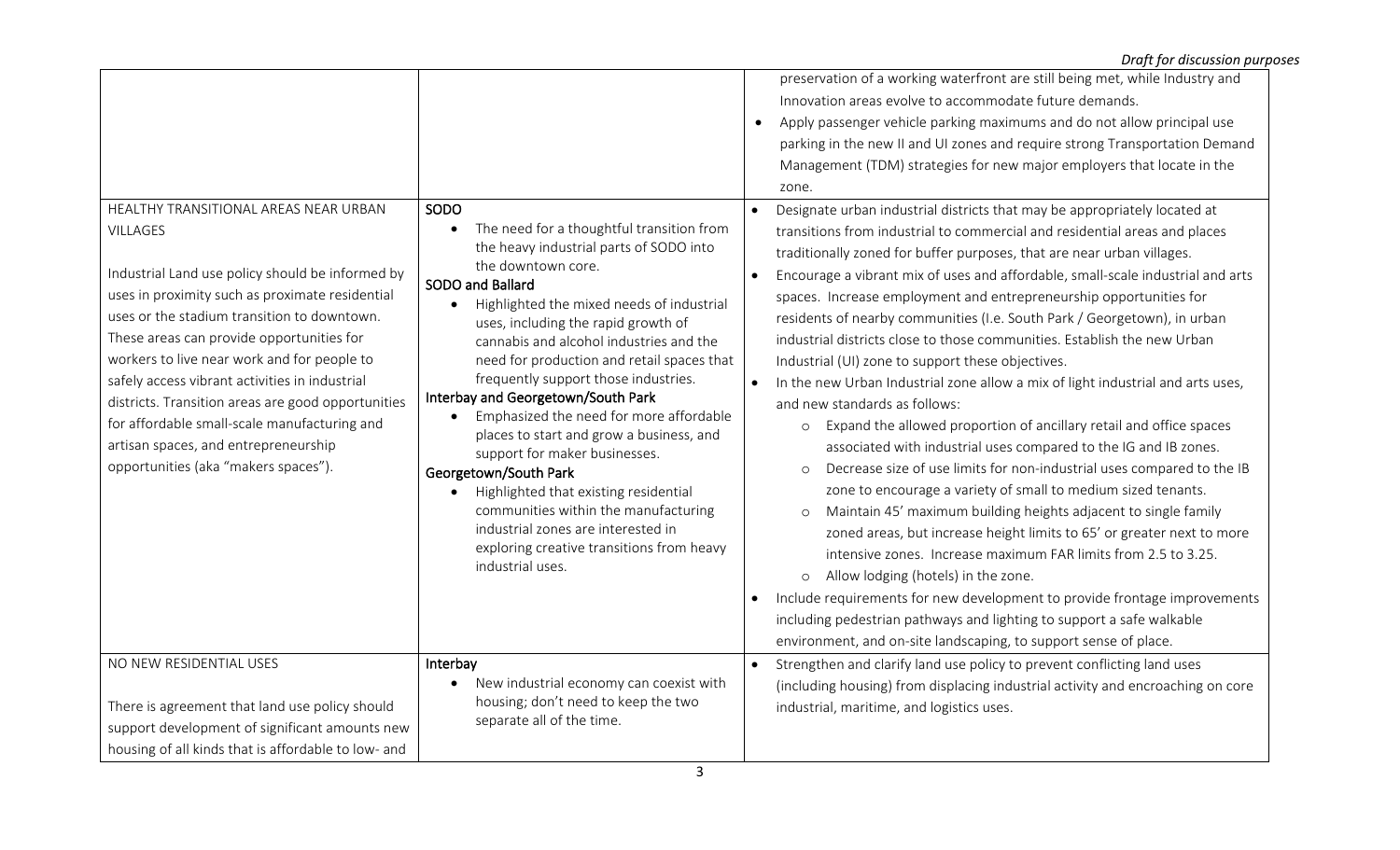| moderate-income residents, including industrial<br>workers so they can live close to work. Too<br>often, workers of middle-wage jobs in industrial<br>areas cannot afford to live close to their job.<br>Startup business owners sometimes seek to co-<br>locate with their business space but are<br>prohibited from doing so in industrial areas.<br>Additionally, the affordable housing crisis is<br>causing a negative impact on M/IC areas,<br>because of the impacts unhoused populations<br>have in M/IC areas. | More employment density is supported<br>for the Armory sites, and we need to<br>determine the components of the Armory<br>Site (specifically the c areas adjacent to<br>existing commercial uses).<br>Explore industrial/residential integration<br>in some areas.<br>SODO<br>Integrate workforce housing (near<br>transit).<br>Georgetown / South Park<br>We should collectively recognize that<br>legacy residential properties in industrial<br>zones do not imply the need for changing<br>permitted uses or zoning.<br>Need more workforce housing.<br>$\bullet$<br>Fears that housing will crowd out<br>industrial jobs.<br>Need more live/work opportunities for<br>$\bullet$<br>hybrid light industrial and residential.<br>Increase supply of affordable housing<br>near industrial jobs.<br>Georgetown / South Park, Interbay<br>Explore industrial/residential integration<br>in some areas | Industrial and maritime stakeholders support an increase to the overall supply<br>of affordable and market rate housing citywide, especially in areas with good<br>transit access to M/ICs. The City should explore upzones for increased housing<br>in and near urban villages such as Beacon Hill, West Seattle, Magnolia and<br>Ballard that afford convenient transit access to M/ICs.<br>In the new Urban Industrial zones consider modifying and expanding existing<br>industrial zone allowances for "Artist Quarters/Studio" and "Caretakers' Quarters"<br>housing. Explore:<br>Allow as a conditional use in locations that don't disrupt or displace<br>$\circ$<br>existing industrial use and are suitable for healthy living.<br>Explore modifications to the current 800 sq ft limitation on housing unit<br>$\circ$<br>size and allow in new buildings instead of only in existing structures per<br>current regulations.<br>The artist/makers/caretaker quarters housing must be either: Combined<br>$\circ$<br>quarters - a dwelling occupied by one artist, maker, or owner/operator<br>household that is physically combined via interior connections to the<br>space for production or studios of a licensed business; or separated<br>quarters - a dwelling occupied by a caretaker owner or employee of<br>an industrial use that is located in the same building, but is physically<br>separated from the dwelling. Consider up to three separated quarters<br>allowed per licensed industrial business.<br>Consider other maximum limits, such as percentage of total building<br>$\circ$<br>floor area for artist/makers/caretaker quarters and apply MHA<br>requirements to that space.<br>Ensure that any new area for housing is safe and healthy so environmental<br>equity concerns about locating housing near noxious uses are avoided.<br>Explore development standards that may reduce conflicts between residents<br>and industrial or maritime uses (i.e. noise). |
|-------------------------------------------------------------------------------------------------------------------------------------------------------------------------------------------------------------------------------------------------------------------------------------------------------------------------------------------------------------------------------------------------------------------------------------------------------------------------------------------------------------------------|--------------------------------------------------------------------------------------------------------------------------------------------------------------------------------------------------------------------------------------------------------------------------------------------------------------------------------------------------------------------------------------------------------------------------------------------------------------------------------------------------------------------------------------------------------------------------------------------------------------------------------------------------------------------------------------------------------------------------------------------------------------------------------------------------------------------------------------------------------------------------------------------------------|------------------------------------------------------------------------------------------------------------------------------------------------------------------------------------------------------------------------------------------------------------------------------------------------------------------------------------------------------------------------------------------------------------------------------------------------------------------------------------------------------------------------------------------------------------------------------------------------------------------------------------------------------------------------------------------------------------------------------------------------------------------------------------------------------------------------------------------------------------------------------------------------------------------------------------------------------------------------------------------------------------------------------------------------------------------------------------------------------------------------------------------------------------------------------------------------------------------------------------------------------------------------------------------------------------------------------------------------------------------------------------------------------------------------------------------------------------------------------------------------------------------------------------------------------------------------------------------------------------------------------------------------------------------------------------------------------------------------------------------------------------------------------------------------------------------------------------------------------------------------------------------------------------------------------------------------------------------------------------------------------|
| <b>GEORGETOWN AND SOUTH PARK</b><br>NEIGHBORHOOD GOALS                                                                                                                                                                                                                                                                                                                                                                                                                                                                  | Georgetown<br>The center of Georgetown should be in a<br>community supporting mixed-use zone.<br>South Park                                                                                                                                                                                                                                                                                                                                                                                                                                                                                                                                                                                                                                                                                                                                                                                            | As a result of this comprehensive process, evaluate removal of the area<br>$\bullet$<br>generally regarded as the center of the Georgetown neighborhood from M/IC<br>designation - generally the area along Airport Way S. bounded by Corson Ave.                                                                                                                                                                                                                                                                                                                                                                                                                                                                                                                                                                                                                                                                                                                                                                                                                                                                                                                                                                                                                                                                                                                                                                                                                                                                                                                                                                                                                                                                                                                                                                                                                                                                                                                                                    |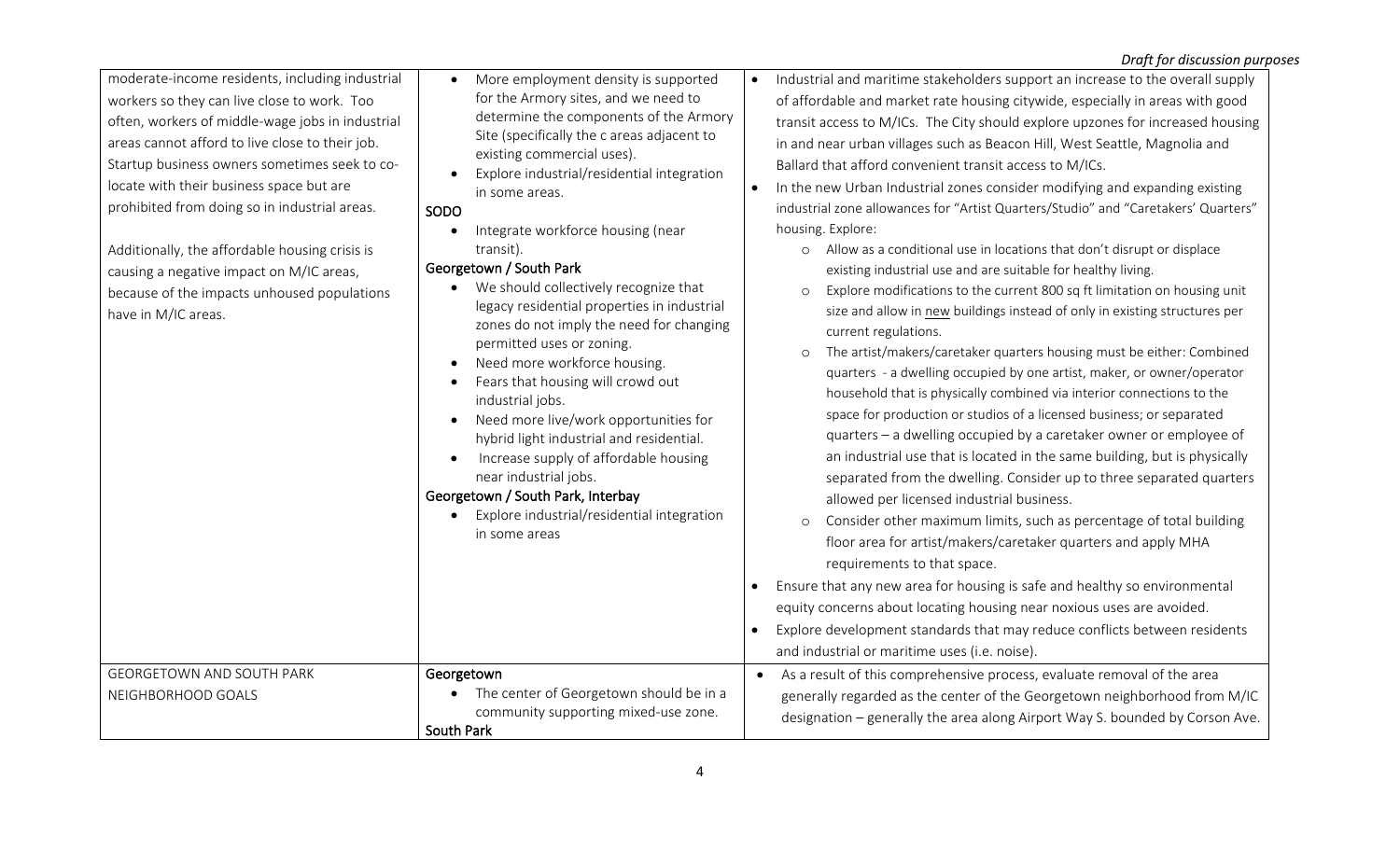| MASTER PLANNING FOR WOSCA AND ARMORY<br><b>SITES</b>                                                                                                                                                                                                                                                                                                                                                                      | More area for community supportive uses<br>that prevent displacement are needed.                                                                                                                                                                                                                       | S., S. Michigan St. and I-5 - and place in a mixed-use zone. This would<br>physically connect bifurcated portions of the Georgetown neighborhood.<br>As a result of this comprehensive process, evaluate the removal of select<br>$\bullet$<br>parcels adjacent to the South Park urban village that support community<br>objectives of connecting the neighborhood to the river and that are<br>historically areas of residential use. Remove from M/IC designation and add<br>to the South Park urban village with mixed use zoning.<br>Keep the Interbay Armory site and the WOSCA site within M/IC designation<br>$\bullet$<br>where industrial lands policies will apply. Master plans should be led in<br>partnership by multiple responsible public entities including State of |
|---------------------------------------------------------------------------------------------------------------------------------------------------------------------------------------------------------------------------------------------------------------------------------------------------------------------------------------------------------------------------------------------------------------------------|--------------------------------------------------------------------------------------------------------------------------------------------------------------------------------------------------------------------------------------------------------------------------------------------------------|----------------------------------------------------------------------------------------------------------------------------------------------------------------------------------------------------------------------------------------------------------------------------------------------------------------------------------------------------------------------------------------------------------------------------------------------------------------------------------------------------------------------------------------------------------------------------------------------------------------------------------------------------------------------------------------------------------------------------------------------------------------------------------------|
| The Interbay Armory site is a 25-acre site that<br>will likely be available for reuse within 10 to 15<br>years. It is geographically located with good<br>potential access to light rail at Smith Cove.<br>The WOSCA site in the stadium area is a 6-acre<br>site owned by Washington State DOT, that was<br>used as construction staging for SR99 tunnel. It<br>could be available for property reuse within 5<br>years. |                                                                                                                                                                                                                                                                                                        | Washington, City of Seattle, Port of Seattle and others and could result in<br>location-specific development standards. The master plans should address<br>infrastructure, circulation, and aggressive sustainability measures in addition<br>to a program for land reuse. The expectation is sites would remain a M/IC<br>designation through the master planning process. Modern industrial.<br>Employment dense.                                                                                                                                                                                                                                                                                                                                                                    |
| ADDRESSING REDEVELOPMENT/REMEDIATION<br>Contaminant cleanup can complicate efforts to<br>make new investments.                                                                                                                                                                                                                                                                                                            | Citywide<br>The Citywide stakeholder group identified<br>remediation costs as a significant barrier<br>to industrial redevelopment.<br>Georgetown/South Park<br>The Georgetown/South Park stakeholder<br>group identified remediation as important<br>to the health of local residents and<br>workers. | Explore leadership and partnership opportunities to orchestrate and<br>$\bullet$<br>streamline the brownfields remediation and development process to reduce<br>transaction costs and timelines for key redevelopment sites. Areas to address<br>could include:<br>coordination of funding,<br>$\circ$<br>assigning financial responsibility for site remediation costs,<br>$\circ$<br>managing incentives,<br>$\circ$<br>facilitating permit processes, and<br>$\circ$<br>liaising between private developers and state and federal<br>$\Omega$<br>environmental agencies.<br>Continue to fund partners like ECOSS to support brownfield redevelopment<br>for small businesses in partnership with King County and EPA.                                                               |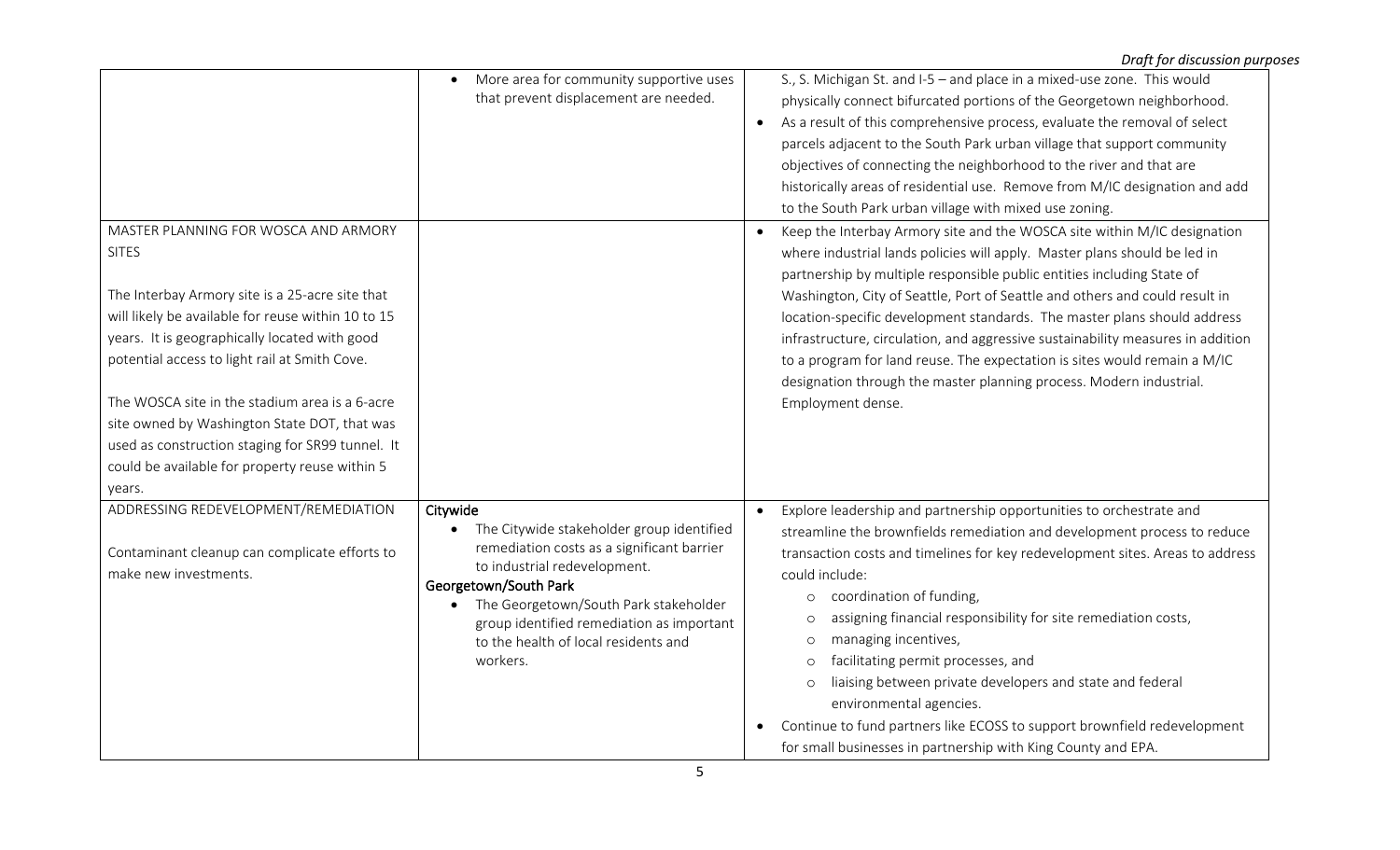## WORKFORCE DEVELOPMENT Potential Strategies / Actions Maritime Industrial Strategy

Overarching action that supports all of the issues, opportunities and the development of strategies and actions: Support/collaborate with Seattle King County Workforce Development Council in the development of regional industry lead and public supported Maritime, Manufacturing and Logistics (MML) Leadership Tables. Example HILT (Healthcare Industry Leadership Table) [www.seakinghilt.com](http://www.seakinghilt.com/). Recommended in 2016 by the Seattle Metropolitan Chamber's Regional Seattle Partnerships industry specific focus groups on Manufacturing and Maritime. We must follow up on this work. This is also in the 2021-2022 Port of Seattle Strategic plan for WFD.<sup>1234</sup>

All Draft Strategies and Actions are intended to be addressed with a gender and racial equity focus.

| What We Heard / Issue                                                                                                                            | Neighborhood Specific Issues / Opportunities                                                                                                                                | Draft Strategies / Actions                                                                                                                                                                                                                                                                                                                                                                                                                                                                                                           |
|--------------------------------------------------------------------------------------------------------------------------------------------------|-----------------------------------------------------------------------------------------------------------------------------------------------------------------------------|--------------------------------------------------------------------------------------------------------------------------------------------------------------------------------------------------------------------------------------------------------------------------------------------------------------------------------------------------------------------------------------------------------------------------------------------------------------------------------------------------------------------------------------|
| PROMOTE MARITIME,                                                                                                                                | Georgetown / South Park                                                                                                                                                     | Propose an industry led and public supported Promotion / Information Campaign. <sup>1234</sup> Options to<br>$\bullet$                                                                                                                                                                                                                                                                                                                                                                                                               |
| MANUFACTURING & LOGISTICS                                                                                                                        | Publicize / elevate the quality of industrial<br>$\bullet$                                                                                                                  | accomplish this could include but are not limited to:                                                                                                                                                                                                                                                                                                                                                                                                                                                                                |
| CAREERS<br>Industrial & maritime employers<br>report difficulty finding skilled and<br>reliable workers, especially from                         | jobs<br>Loss of focus and investment on<br>$\bullet$<br>traditional industrial jobs<br>SODO<br>Need to distribute information about the<br>$\bullet$                        | o Coordinate and collaborate with MICs / BIAs, neighborhood and other professional<br>organizations to convene, develop and execute a MML (Supply Chain) marketing and<br>information campaign. This process could develop its story and promote the MML<br>industries through websites, newsletters and public meetings. Economic and workforce<br>development and communications efforts could involve market research, media relations,<br>and presentations before local and regional agencies and with K-12. This process could |
| traditionally underrepresented<br>groups.                                                                                                        | future of jobs<br>SODO employers and agencies (BIA) could<br>$\bullet$                                                                                                      | include but is not limited to the following:<br>o Collaborate with organizations already doing some of this work, for example:                                                                                                                                                                                                                                                                                                                                                                                                       |
| There is a hypothesis that there is lack                                                                                                         | use help with the development of the<br>SODO Jobs initiative, and marketing to                                                                                              | WA State's Maritime Blue's - Blue Focus Marketing Campaign and Blue<br>Force Workforce Programs                                                                                                                                                                                                                                                                                                                                                                                                                                      |
| of awareness about the quality and<br>high pay of job opportunities in<br>industrial / maritime sectors.<br>There is a hypothesis that there are | underrepresented populations.<br>Ballard, SODO, South Park / Georgetown &<br>City Wide<br>Engage and educate youth before high<br>school.                                   | Support the Center of Excellence for Marine Manufacturing &<br>Technology's development and maintenance of<br>www.washingtonmaritimecareers.org. This site is a comprehensive<br>resource for the maritime industry of Washington State - and will<br>contain sections for students, educators, industry, labor, associations                                                                                                                                                                                                        |
| social and cultural stigmas that may<br>steer some talented young people                                                                         | SODO & South Park / Georgetown<br>Focus on highlighting existing programs.<br>$\bullet$<br>Stop reinventing the wheel. Many plans<br>have been made, it is time to execute. | and other stakeholders.<br>Continue to Support Seattle Good Business Network's (SGBN) goal to<br>create a more connected and collaborative cohort of youth-serving<br>professionals and organizations. SGBN is working to shape the Career                                                                                                                                                                                                                                                                                           |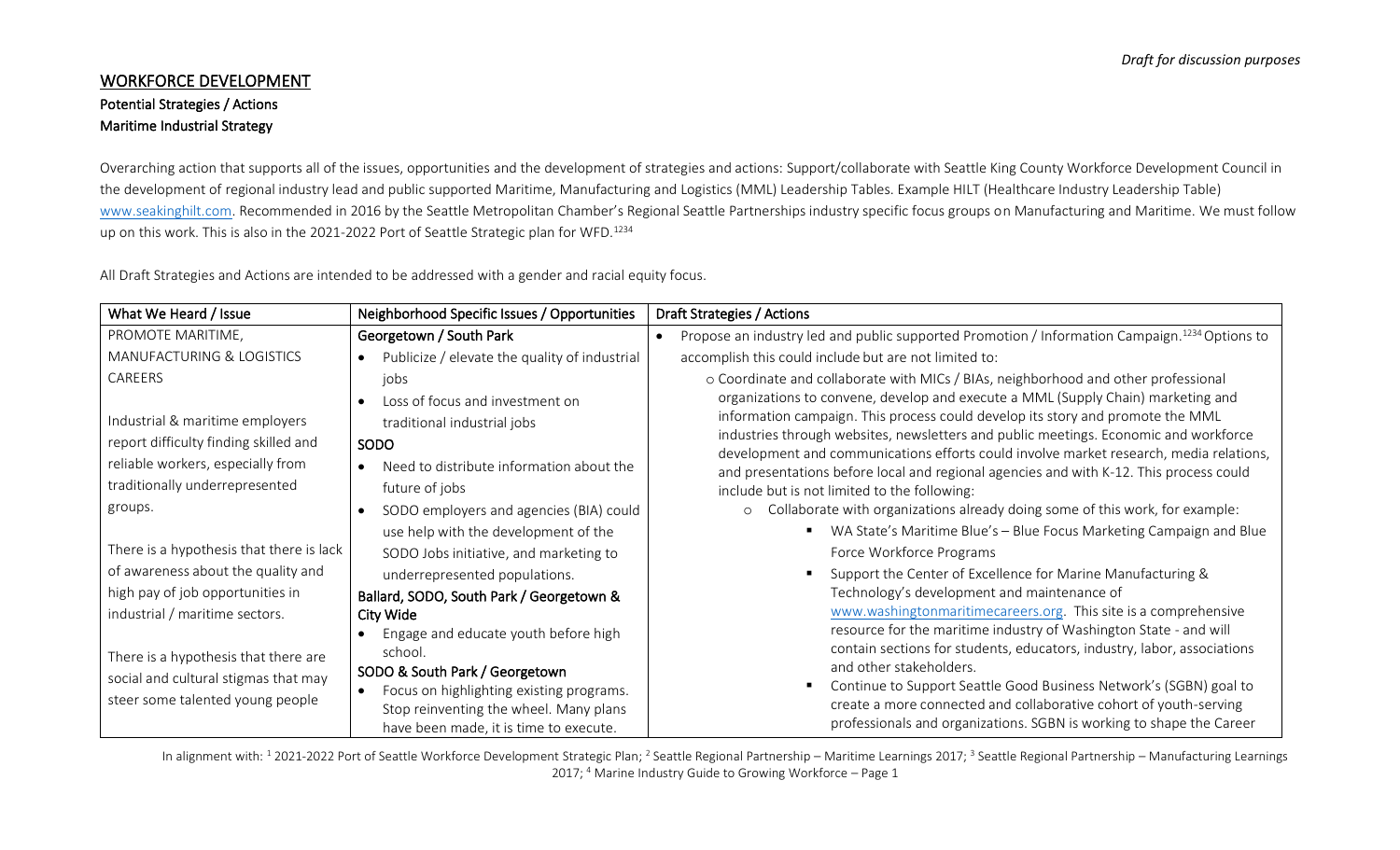| away from jobs in industrial / | South Park / Georgetown & City Wide        | Connected Learning InterAgency Forum (CCLIA). The virtually connected                                          |
|--------------------------------|--------------------------------------------|----------------------------------------------------------------------------------------------------------------|
| maritime sectors.              | Need for coordination. There is a lot of   | forum will convene stakeholders dedicated to serving local youth                                               |
|                                | duplication of effort.                     | through fostering new partnerships and strengthening current                                                   |
|                                | South Park / Georgetown                    | internship, mentorship, and other career-exposure opportunities.                                               |
|                                | Perception that the Seattle Public Schools | Broaden the narrative to highlight how MML companies are technologically                                       |
|                                | not in alignment.                          | advanced, are STEM focused, and on par or better financially than careers                                      |
|                                | Ensure parents understand and are          | requiring a 4-year degree to recruit youth                                                                     |
|                                | informed also                              | Create an employer recognition program acknowledging MML employers who are<br>$\circ$                          |
|                                | South Park / Georgetown & Interbay - Get   | making positive shifts or efforts in:                                                                          |
|                                | people close to the port to be inspired.   | Environmental sustainability or equity. For example, to attract                                                |
|                                | Interbay                                   | millennials, highlight parts of the MML industrials which are doing great                                      |
|                                | Look toward the BIAs for marketing         | environmental things in conservation and climate change - supporting                                           |
|                                | campaign                                   | or using wind, solar, electrification or hybrid technology. - Employer                                         |
|                                | Highlight the technology across            | <b>Badges</b>                                                                                                  |
|                                | transportation                             | Workforce Development. For example, hosting internships, externships,                                          |
|                                | Interbay & SODO                            | career connected learning experiences, work-based learning, etc                                                |
|                                | Billboards                                 | Develop campaign for parents including communities' centers, PTAs and churches<br>$\circ$                      |
|                                |                                            | Develop programs to connect MML companies with the local communities<br>$\circ$                                |
|                                |                                            | City of Seattle's support to this industry led process<br>$\circ$                                              |
|                                |                                            | • Take a lead role in supporting the convening and development of                                              |
|                                |                                            | regional MML Leadership Tables with SEAKC WDC                                                                  |
|                                |                                            | Recruit industry to participate in develop, execution and outreach                                             |
|                                |                                            | Execute part of the campaign:                                                                                  |
|                                |                                            | a. To Seattle Communities through the city's Only in Seattle                                                   |
|                                |                                            | programs and Department of Neighborhood contacts                                                               |
|                                |                                            | b. Promote and post on City Social Media                                                                       |
|                                |                                            | c. Promote and post at City Facilities                                                                         |
|                                |                                            | d. Encourage other public agencies to participate: Port of Seattle,                                            |
|                                |                                            | WA State Ferries, Regional WDCs, King County Metro, etc                                                        |
|                                |                                            | Highlight and market Public, Seattle Public Schools and Seattle College Programs already in place<br>$\bullet$ |
|                                |                                            | Work with the Seattle Colleges Communication Department to help market programs to                             |
|                                |                                            | increase participation by Seattle students in Seattle College's workforce training                             |
|                                |                                            | programs that align with MML                                                                                   |
|                                |                                            | Connect Seattle Colleges to public agencies to support marketing efforts such as posting<br>$\bullet$          |
|                                |                                            | advertisements at Port, WSF, Regional Workforce Programs, and city facilities                                  |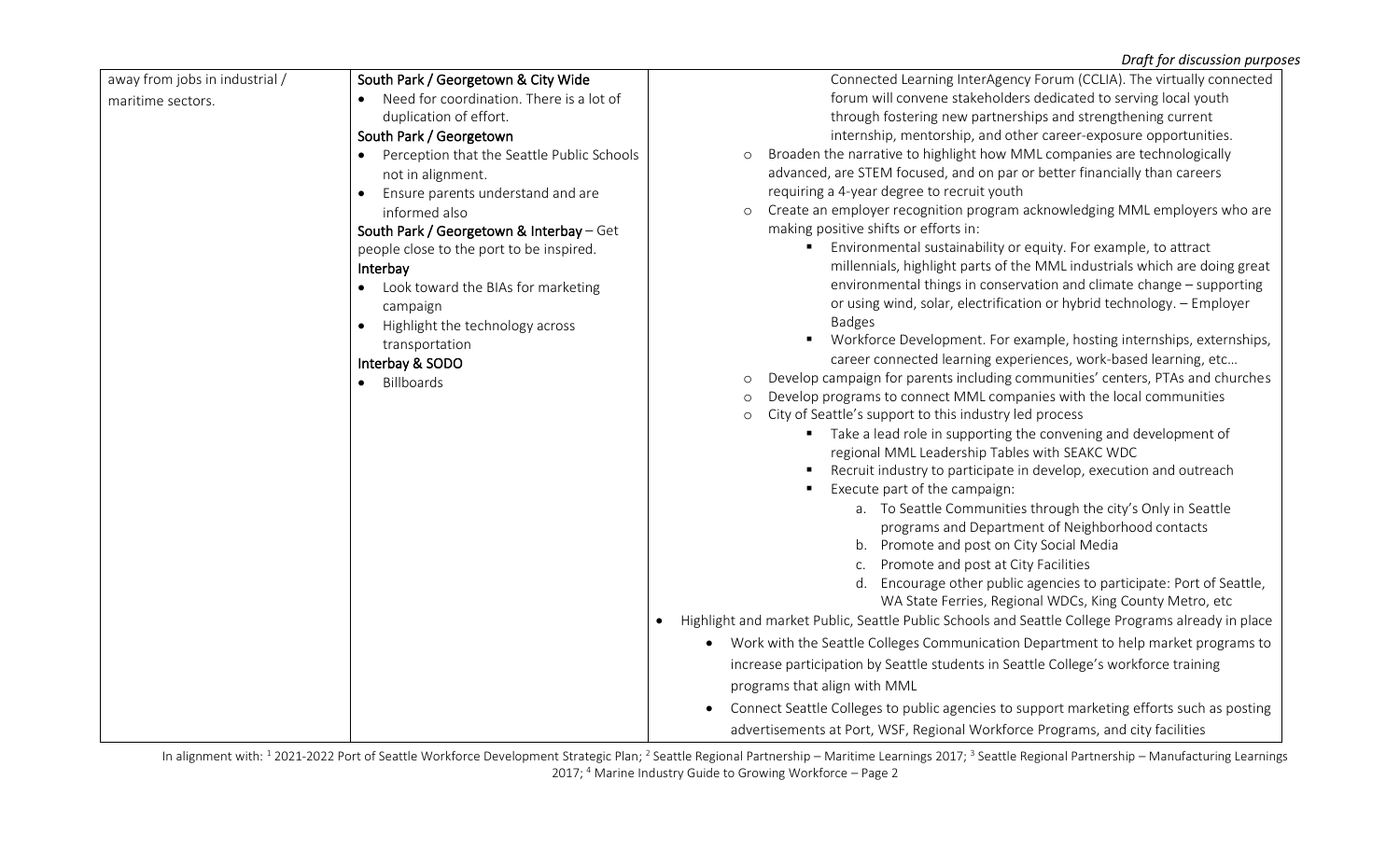|                                                                                                                                                                                                                                                                                                                                                                    |                                                                                                                                                                                                                                                                                                                                                                                                                                                                                                                                                                                                                                                                                                                                                                                                                                                                                                                                                                                                                                    | Cross-promote Seattle Promise, King County Promise, Open Doors, SPS Skills Center<br>$\bullet$<br>Programs, SYEP (500 youth a year), and Parks Programs<br>o Educate staff in the programs listed above in MML career options and<br>educational programs. - IDT CORE TEAM                                                                                                                                                                                                                                                                                                                                                                                                                                                                                                                                                                                                                                                                                                                                                                                                                                                                                                                                                                                                                                                                                                                                                                                                                                                                                                                                                                                                              |
|--------------------------------------------------------------------------------------------------------------------------------------------------------------------------------------------------------------------------------------------------------------------------------------------------------------------------------------------------------------------|------------------------------------------------------------------------------------------------------------------------------------------------------------------------------------------------------------------------------------------------------------------------------------------------------------------------------------------------------------------------------------------------------------------------------------------------------------------------------------------------------------------------------------------------------------------------------------------------------------------------------------------------------------------------------------------------------------------------------------------------------------------------------------------------------------------------------------------------------------------------------------------------------------------------------------------------------------------------------------------------------------------------------------|-----------------------------------------------------------------------------------------------------------------------------------------------------------------------------------------------------------------------------------------------------------------------------------------------------------------------------------------------------------------------------------------------------------------------------------------------------------------------------------------------------------------------------------------------------------------------------------------------------------------------------------------------------------------------------------------------------------------------------------------------------------------------------------------------------------------------------------------------------------------------------------------------------------------------------------------------------------------------------------------------------------------------------------------------------------------------------------------------------------------------------------------------------------------------------------------------------------------------------------------------------------------------------------------------------------------------------------------------------------------------------------------------------------------------------------------------------------------------------------------------------------------------------------------------------------------------------------------------------------------------------------------------------------------------------------------|
| MAKE INVESTMENT IN TRAINING &<br>PIPELINES FOR CURRENT AND<br><b>FUTURE CAREERS</b><br>We need more investment in training<br>for the maritime, manufacturing and<br>logistics worker pipelines.<br>We want thriving industries with<br>access to complementary educational<br>opportunities.<br>We want to be prepared for the<br>future of work in these sectors | City wide, Georgetown / South Park & SODO<br>Support the future of maritime jobs and<br>$\bullet$<br>career pathways. They asked to "get the<br>data." What is the forecast for jobs in the<br>future?<br>City Wide<br>• Focus on building wealth and growing a<br>career<br><b>Ballard</b><br>Promote and increase the number of<br>apprenticeships<br>Interbay<br>Invest in training for Maritime,<br>$\bullet$<br>Manufacturing and Logistics pipeline<br>because employers need access to<br>capable and trained workforce.<br>Georgetown / South Park<br>It is important to have Seattle Public<br>Schools as a partner and we need<br>pathways for training into Industrial<br>jobs for local residents.<br><b>SODO</b><br>We need more investment in workforce<br>$\bullet$<br>development particularly in trades at<br>public schools and for lower skilled<br>workers and young people.<br>Ballard, SODO, South Park / Georgetown<br>Research - Data needed - understand the<br>demand, what is the potential supply, and | OED Career Connected Learning Grants $-1$<br>$\bullet$<br>A specific BIPOC and Women recruiting career connected learning grant RFP.<br>A specific Experiential learning grant opportunity where Youth Serving Organizations<br>$\bullet$<br>(YSO) must partner with wrap-around services YSO (example: NW Education Access) to<br>address barriers in 2021.<br>o See "2) D." - supporting barriers to MML careers or training.<br>A specific grant opportunity for creating and executing a BIPOC and Women's mentoring<br>$\bullet$<br>program within the MML sectors<br>o Develop a mentoring template model - "how to"<br>o Recruit employee mentors<br>o Train industry mentors<br>o Create a mentoring roster<br>o Connect YSO or CSO with industry mentors<br>Support displaced BIPOC and Women workers to find careers in MML<br>$\bullet$<br>Use OED's 2021 contract with Seattle Jobs Initiative or WorkSource to cross-walk the<br>MML skills from other industries for displaced adults as a result of COVID and highlight<br>those jobs. <sup>14</sup><br>o Cross reference the WARN notice employers. WARN notices list WA State<br>employers with more than 100 employee who have closed or have conducted<br>layoffs of employees temporarily or permanently. What skill sets of these<br>displaced employees are transferrable to open jobs in MML?<br>o Create a list of jobs that have transferable skills to MML<br>o Work with Seattle Jobs Initiative or WorkSource to provide awareness or<br>information to displaced worker about the pathways where there are open jobs<br>Get the data and make a specific plan based on the data <sup>14</sup><br>$\bullet$ |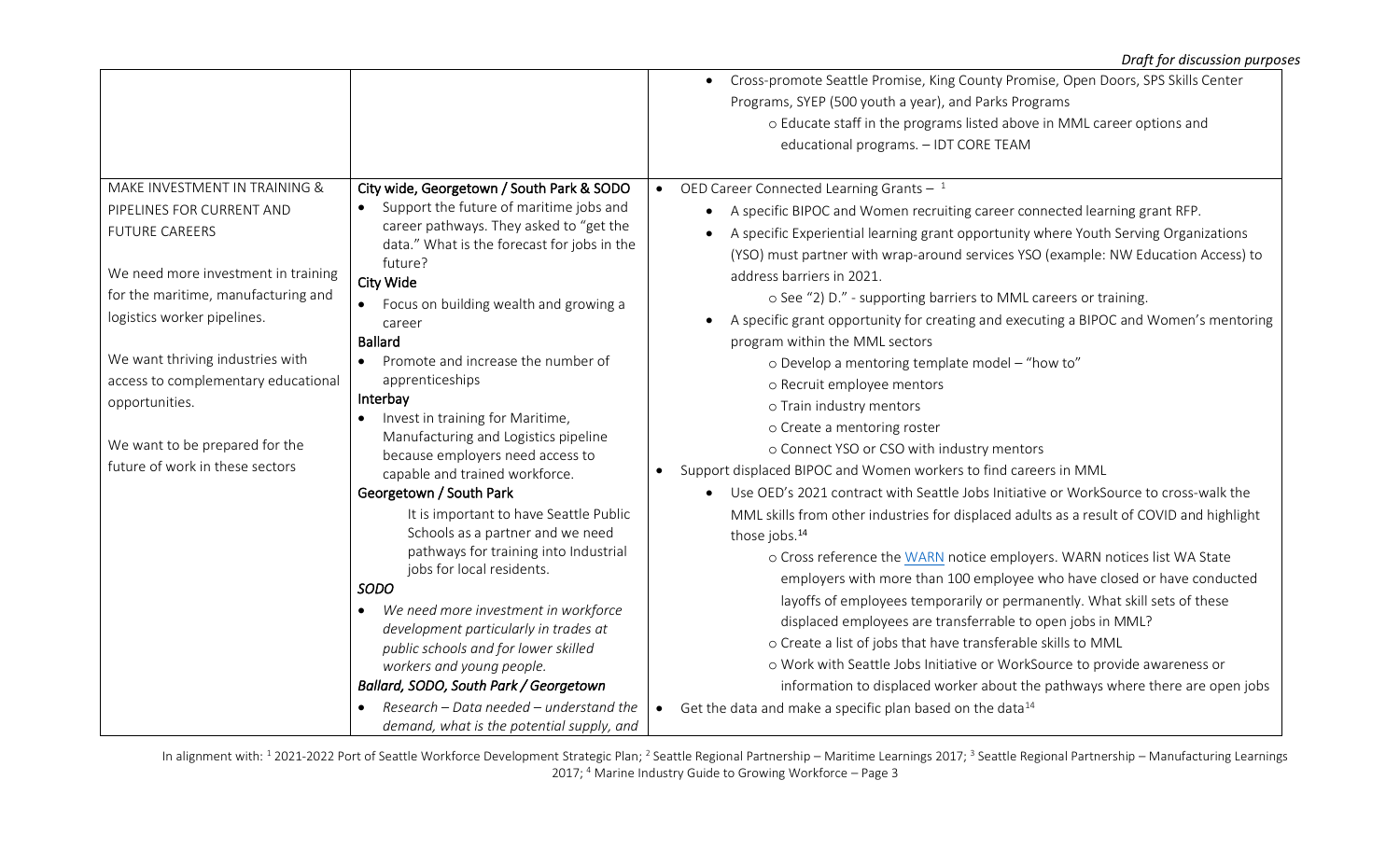*what types of training is most effective. What will the future of these jobs look like? Ballard*  • *Need subsidies for training and internships for employers. Interbay, SODO, South Park / Georgetown & City Wide*  • *Focus on promoting and enhancing existing programs that may be under utilized. For example, CORE PLUS MARITIME and Skills Centers South Park / Georgetown* • *Community and industry support must go both ways. Industry safe and clean to engage new generation.*  • *support skills centers to educate youth in CTE in these industries. South Park / Georgetown & Interbay* • *There is a difference between attracting and advancing in the field. Address upskilling and professional development City Wide*  • *Especially for women and BIPOC there are many barriers. These must be addressed.* • *Support small businesses develop apprenticeships. They want to but have difficulty.*

- Collect data on the Workforce Supply vs. Demand in MML. What is the supply of workforce needed to replace aging workforce and to support growth? What is the output of local educational programs to support MML careers? o Survey small, medium and large employers on:
	- Short and long term workforce needs
	- Specific skills demands
	- Collaborate to build a regional MML asset inventory
- Research the skills, competencies and attributes needed now and for the "future of work" in each of the major MML sector job categories and then map the skills to identify the possible barriers to workforce. Build on the work of the Workforce Development Councils.
- Take the data above and co-convene with the Port of Seattle and other regional partners a group of YSO and MML stakeholders to identify barriers to accessing MML careers for youth and other underrepresented populations, and develop an action plan.
- Invest in the MML workforce pipeline.<sup>1234</sup>
	- Continue to support direct pathways and paid career connected learning opportunities which could include internships and apprenticeships and replicate successful pathways models from other industries.
		- o See "1) A" Propose an increase in funding for career connected learning grants ranging from awareness and exploration to apprenticeships and preparation for full-time employment. This work must include the increase of working with organizations who specialize in working with BIPOC wrap around services and educational navigation services
		- o Recruit MML employers to host internships for the Opportunity Promise and Seattle Youth Employment Programs
			- Opportunity Promise is a paid internship program connecting students in the "Seattle Promise" cohort within the Seattle Colleges. Seattle Promise provides 2 years of free tuition and additional supports to Seattle public high school graduates. Opportunity Promise connects these students with an internship in an in-demand field with a local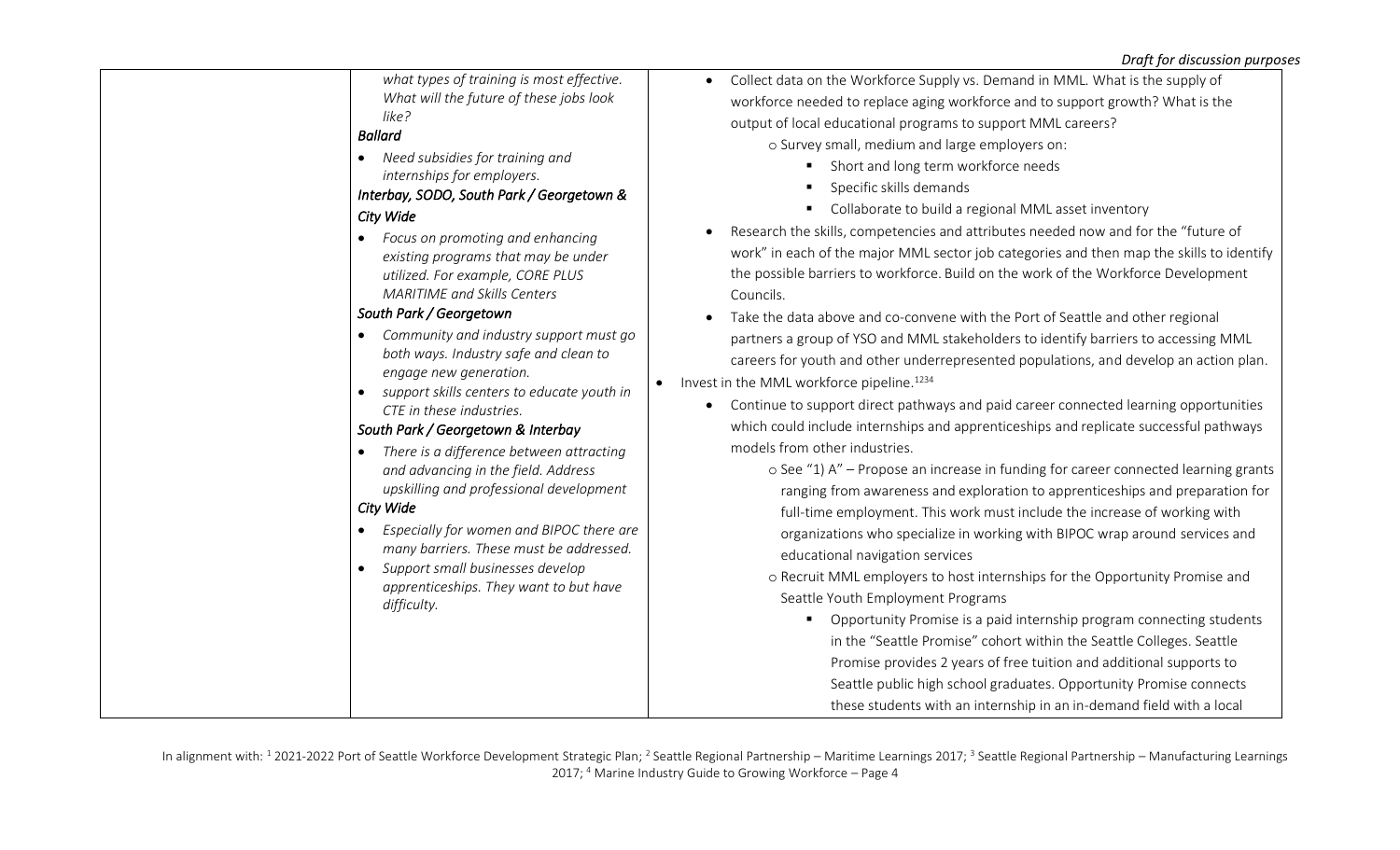|  | business or labor union. Opportunity Promise had a successful pilot                                                                                                                                                                                                                                                                                                                                                                                                                                                                                                                                                                                                                                                                                                                                                                    |
|--|----------------------------------------------------------------------------------------------------------------------------------------------------------------------------------------------------------------------------------------------------------------------------------------------------------------------------------------------------------------------------------------------------------------------------------------------------------------------------------------------------------------------------------------------------------------------------------------------------------------------------------------------------------------------------------------------------------------------------------------------------------------------------------------------------------------------------------------|
|  | summer in 2019 and increased its numbers in 2021.                                                                                                                                                                                                                                                                                                                                                                                                                                                                                                                                                                                                                                                                                                                                                                                      |
|  | The Seattle Youth Employment Program (SYEP) supports young people<br>٠                                                                                                                                                                                                                                                                                                                                                                                                                                                                                                                                                                                                                                                                                                                                                                 |
|  | (ages 16 to 24) from qualifying-income households and communities                                                                                                                                                                                                                                                                                                                                                                                                                                                                                                                                                                                                                                                                                                                                                                      |
|  | that experience racial, social, and economic disparities. The goal is to                                                                                                                                                                                                                                                                                                                                                                                                                                                                                                                                                                                                                                                                                                                                                               |
|  | increase youth and young adults' ability to pursue careers that pay well                                                                                                                                                                                                                                                                                                                                                                                                                                                                                                                                                                                                                                                                                                                                                               |
|  | and are meaningful to them.                                                                                                                                                                                                                                                                                                                                                                                                                                                                                                                                                                                                                                                                                                                                                                                                            |
|  | Increase funding to continue to support (financially, mentoring, connecting to industry<br>or needed services) existing YSO and CSO who are executing active internship programs<br>and apprenticeships. For example, CORE PLUS, Youth Maritime Collaborative, Seattle<br>Good Business Network, etc<br>Collaborate with the Port of Seattle on their workforce development strategic plan<br>$\bullet$<br>o Collaborate with partners and stakeholders to develop and implement two<br>youth focused maritime career pathway programs. <sup>1</sup><br>o Collaborate with the Port of Seattle to facilitate planning, development, and<br>implementation of one adult focused maritime career pathway program, based<br>on labor market analysis and partner engagement (e.g., industry, training and<br>other service providers) $1$ |
|  | Explore the development of a MML Trade Education Trust. Convene MML industrial                                                                                                                                                                                                                                                                                                                                                                                                                                                                                                                                                                                                                                                                                                                                                         |
|  | associations to explore the development of a MML Trade Education Trust -                                                                                                                                                                                                                                                                                                                                                                                                                                                                                                                                                                                                                                                                                                                                                               |
|  | https://www.massboatingcareers.com/4<br>Explore replicating programs that work or programs in place that are not being supported.<br>$\bullet$                                                                                                                                                                                                                                                                                                                                                                                                                                                                                                                                                                                                                                                                                         |
|  | Explore the replication of a Port Jobs program for MML like the Airport University<br>$\bullet$                                                                                                                                                                                                                                                                                                                                                                                                                                                                                                                                                                                                                                                                                                                                        |
|  | Support replication of collaborative / co-located programs between industry and<br>$\bullet$<br>community colleges for example South Seattle College's Maritime Shipyard Welding<br>Program at Harbor Island Training Center co-located at Vigor Shipyard.<br>Partner with Seattle Public School Skills Centers and industry to get more Skill Centers<br>co-located with employers or college workforce programs and support Industrial High<br>Schools. For example, Vessel Operations Skill Center Program (Pre-Apprenticeship at<br>Seattle Maritime Academy) and the New Maritime High School through Highline School<br>District.                                                                                                                                                                                                |
|  | Educate and encourage MML to support the Seattle Colleges Technical Advisory<br>Committees (TAC). State required Industry committees for every CTE certificate or                                                                                                                                                                                                                                                                                                                                                                                                                                                                                                                                                                                                                                                                      |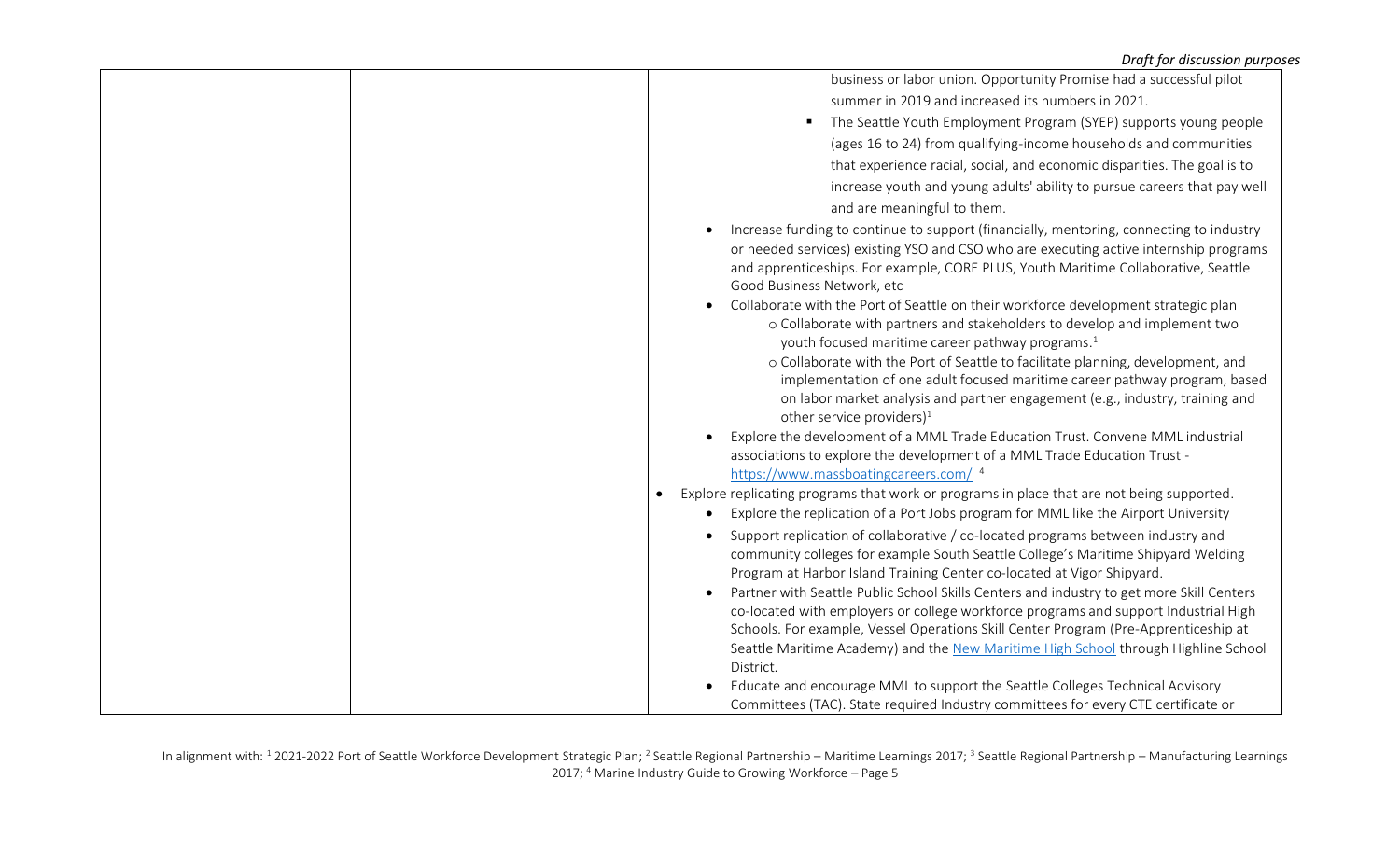| degree program. The committees support the CTE programs to ensure the students                    |
|---------------------------------------------------------------------------------------------------|
| coming out of the program are trained with the skills the industry needs.                         |
| Make it easier for MML employers to participate in Career Connected Learning and Work-Based       |
| Learning (Apprenticeships, internships, mentoring and OJT)                                        |
| Explore the development a project-based internship program template/manual for                    |
| employers with the goal to make it easy for employers to participate.                             |
| o Conduct a pilot program with early adopter employer.                                            |
| Develop a regionally specific apprenticeship manual/toolkit for MML employers.                    |
| https://www.expandapprenticeship.org/system/files/mentoring for apprenticeship.pdf                |
| Develop a small business work-based learning & on-the-job training manual/toolkit:                |
| https://www.andyseth.com/2020/03/24/how-to-create-apprenticeship/                                 |
| Educate employers on Federal and State funding and grants they could possibly get to<br>$\bullet$ |
| support or lobby for funding for onboarding, upskilling, internships, and developing              |
| apprenticeships (work-based learning)4                                                            |
| o Work Opportunity Tax Credit (WOTC) -                                                            |
| https://www.doleta.gov/business/incentives/opptax/wotcEmployers.cfm and                           |
| https://www.nationalskillscoalition.org/resources/publications/file/Opportunity-                  |
| Knocks-How-expanding-the-Work-Opportunity-Tax-Credit-could-grow-                                  |
| businesses-help-low-skill-workers-and-close-the-skills-gap.pdf                                    |
| o Incumbent worker training grants - http://gwb.ri.gov/wp-                                        |
| content/uploads/2017/05/IWTG Employer-Guidebook July-2017.pdf?189db0                              |
| o Workforce Investment Opportunities Act - https://www.doleta.gov/wioa/ and                       |
| https://www.businessleadersunited.org/publications/file/Making-Work-Based-                        |
| Learning-Work-for-Businesses.pdf                                                                  |
| Work with and actively engage with Public School System to educate and direct youth towards       |
| MML industry. <sup>4</sup>                                                                        |
| Support a pilot a program for paid Externship opportunities for COREPLUS / CTE / Skill<br>٠       |
| Center Teachers. <sup>4</sup>                                                                     |
| o 2 weeks externships with employers for teachers to learn about the industry                     |
| and take it back into the classroom.                                                              |
| o Conduct a pilot program with an early adopter employer                                          |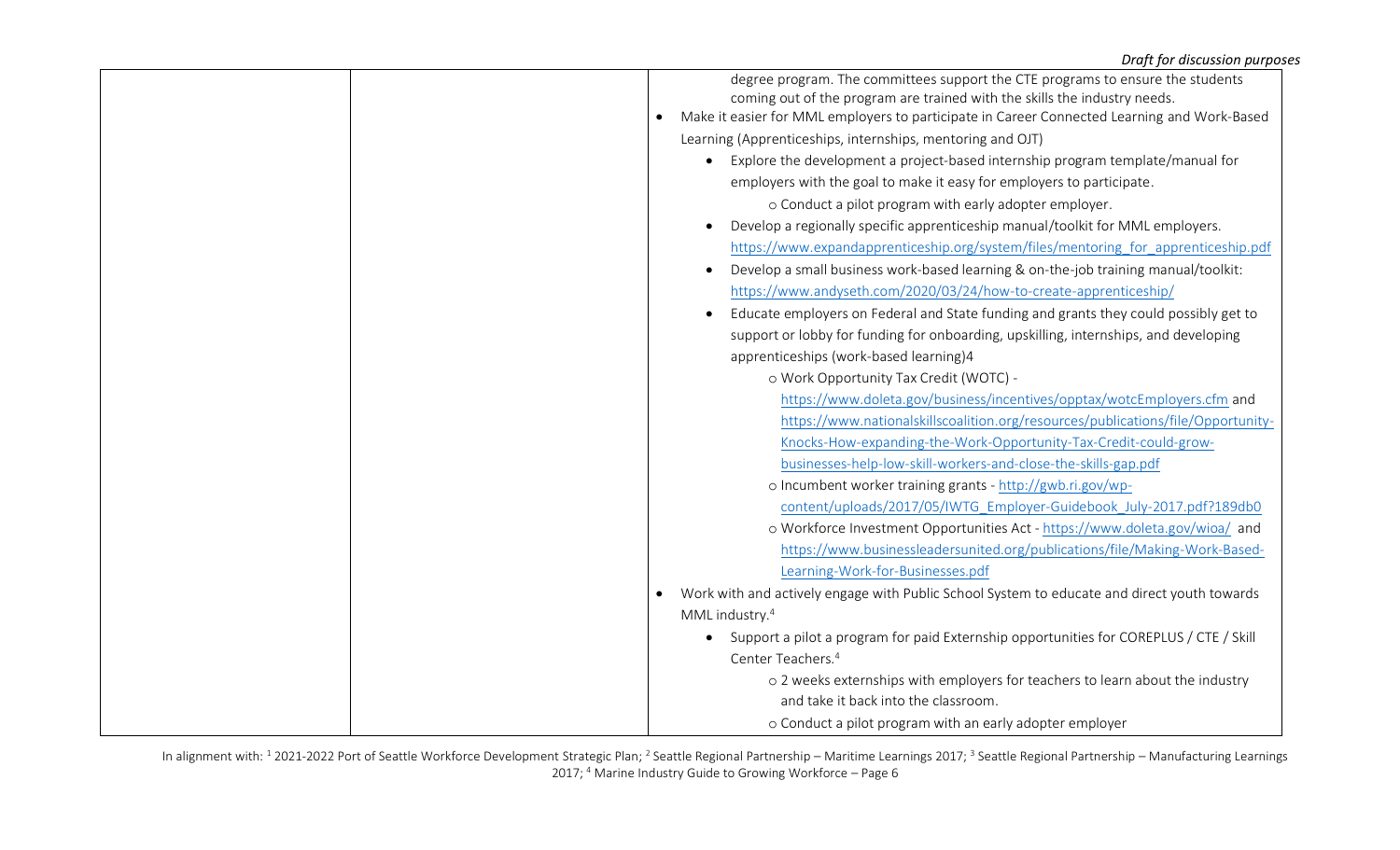|                                                                                                                                                                                                                                                                     |                                                                                                                                                                                                                                                                                                                                                                                                                                                                                                                                                                             | o If successful, expand to job programs personnel, educational navigators, career<br>counselors, etc<br>Support CORE PLUS Curriculum by partnering with OSPI to convene Maritime SMEs to<br>vet and or develop Maritime K-12 Curriculums <sup>12</sup><br>o Work with OSPI and the MIC to have maritime SMEs vet the CORE PLUS<br>Maritime high school curriculum frameworks. This is a requirement of the OSPI<br>approval process.<br>o Work with OSPI to have maritime SMEs vet the maritime middle school<br>curriculum frameworks. This is a requirement of the OSPI approval process.<br>o Work with OSPI to create a developmental education map and teacher/home<br>school toolkit for a MML curriculum thread through K-6<br>https://ptschools.org/curriculum<br>Support the development and recruiting process for the Maritime High School (Highline<br>School District) to ensure Seattle School District students have the opportunity to<br>participate.                                                                                                                                                                                                                                         |
|---------------------------------------------------------------------------------------------------------------------------------------------------------------------------------------------------------------------------------------------------------------------|-----------------------------------------------------------------------------------------------------------------------------------------------------------------------------------------------------------------------------------------------------------------------------------------------------------------------------------------------------------------------------------------------------------------------------------------------------------------------------------------------------------------------------------------------------------------------------|----------------------------------------------------------------------------------------------------------------------------------------------------------------------------------------------------------------------------------------------------------------------------------------------------------------------------------------------------------------------------------------------------------------------------------------------------------------------------------------------------------------------------------------------------------------------------------------------------------------------------------------------------------------------------------------------------------------------------------------------------------------------------------------------------------------------------------------------------------------------------------------------------------------------------------------------------------------------------------------------------------------------------------------------------------------------------------------------------------------------------------------------------------------------------------------------------------------|
| <b>IMPROVE EQUITY IN INDUSTRIAL</b><br>ECONOMIC OPPORTUNITY<br>There is a need to actively expand and<br>increase opportunities for BIPOC<br>communities and Women to grow<br>careers and entrepreneurship in the<br>Industrial, Maritime and Logistics<br>sectors. | City Wide, Ballard & SODO<br>Grow and diversify jobs and the maritime,<br>manufacturing and logistics workforce,<br>more opportunities for kids of color, jobs<br>of the future for kids of color<br>Georgetown / South Park<br>Diverse workforce reflects its local<br>community and there is a sustainable<br>pipeline for these residents<br>Improve gender equity in the industrial<br>$\bullet$<br>workforce<br>Protect from the displacement of industry<br>jobs from the South End<br>Ballard, SODO & City Wide<br>Encourage, promote and support<br>entrepreneurism | Increase funding for BIPOC communities and Women retention strategies within employers:<br>Provide Equity and Inclusion Training for employers<br>$\bullet$<br>Provide wrap around support and mentorship for entry-level employees<br>Encourage MML employers to support existing Career Connected Learning Programs to<br>provide opportunities, equipment or financial support.<br>Develop something like Community Work Agreements to recruit employees from specific zip<br>codes. Example: City of Seattle's Priority Hire Program<br>Increase funding for increased support for existing BIPOC community-based organizations such<br>as the Urban League, Byrd Barr Place, and Seattle Goodwill and others, so they can expand<br>training and mentorship programs to include MML focuses.<br>Collaborate with Port of Seattle <sup>12</sup><br>To develop an outreach program and communications campaign around maritime,<br>$\bullet$<br>targeting youth and near-port communities<br>Collaborate with the Port of Seattle and youth serving organizations to secure maritime<br>$\bullet$<br>internship commitments for historically underrepresented populations including<br>employer engagement. |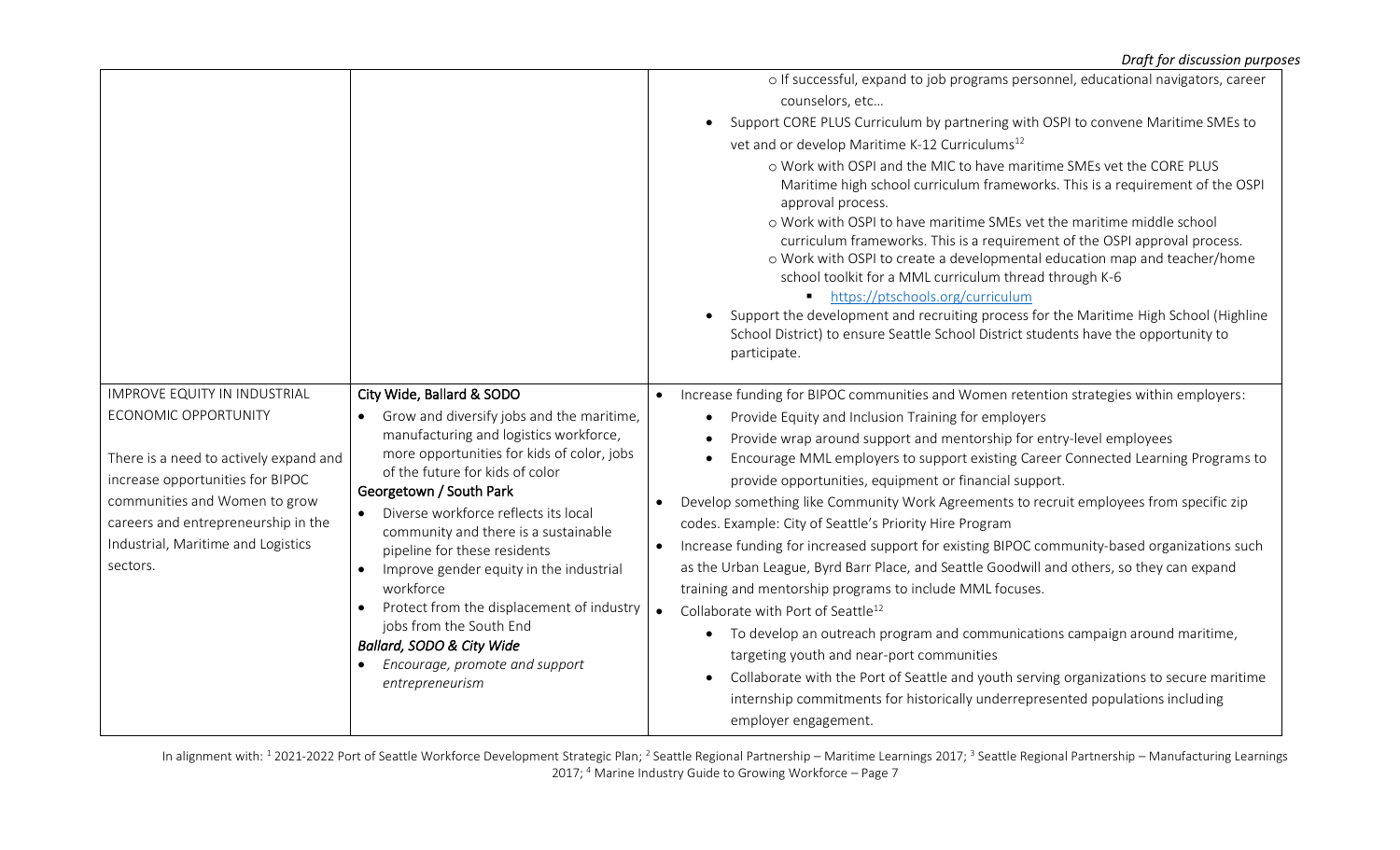| <b>Ballard &amp; SODO</b>                                                                 | POC and Women involvement in Cannabis and Brewing - understand specific barriers, seek input<br>$\bullet$ |
|-------------------------------------------------------------------------------------------|-----------------------------------------------------------------------------------------------------------|
| Pipelines for women and BIPOC for                                                         | from current women and POC in industries to test/propose solutions.                                       |
| brewing and cannabis                                                                      | Support employers in developing an BIPOC specific employer toolkit including an asset<br>$\bullet$        |
| <b>Ballard and Interbay</b>                                                               | inventory, hiring, training plans and resources for retainment. <sup>4</sup>                              |
| One size does not fit all. What you do for<br>a large business is different than small or | Survey of needs, how many people are retiring? What positions are open? What are the<br>$\bullet$         |
| micro-businesses.                                                                         | skills sets and competencies for each position?                                                           |
| <b>Ballard</b>                                                                            | Calculate the cost of hiring.<br>$\bullet$                                                                |
| Highlight women's support organizations<br>$\bullet$                                      | Onboarding plan                                                                                           |
| in MML and duplicate these types of                                                       | Internal Train the Trainer - shrink generation gap among employees and foster                             |
| professional organizations for training,                                                  | diversity and acceptance.                                                                                 |
| mentoring and support for BIPOC                                                           | Competency/Skills Checklists for Mentors/Supervisor and Mentee/New Hire                                   |
| employees<br>Interbay                                                                     | Assess benefits packages.<br>$\bullet$                                                                    |
| Incentivize diversity                                                                     | Limit seasonal only positions by cross training to develop year-round work.                               |
| South Park / Georgetown, Interbay                                                         | Encourage young workers to take on some purpose driven work - clean a marina or                           |
| What is the current state of diversity? The                                               | speak at a local high school.                                                                             |
| assumption is there is none. Set a goal                                                   | Professional Development and Upskilling Plans                                                             |
| and measure it.                                                                           | Encourage BIPOC and Women Entrepreneurism in MML<br>$\bullet$                                             |
| South Park / Georgetown                                                                   | Funding to support providing a "Business 101" and other resources for potential<br>$\bullet$              |
| How do we clear barriers for training and                                                 | entrepreneurs or micro & small businesses.                                                                |
| work like childcare?                                                                      | Highlight and advertise OED's current resources for small business and                                    |
|                                                                                           | entrepreneurs in general.                                                                                 |
|                                                                                           | Expanse OED's resources and offerings                                                                     |
|                                                                                           | Identify BIPOC and Women owned businesses in MML and ensure they know                                     |
|                                                                                           | about OED small business resources like the small business handbook and small                             |
|                                                                                           | business advocates                                                                                        |
|                                                                                           | Support organizations already doing this work or use other programs as                                    |
|                                                                                           | examples:                                                                                                 |
|                                                                                           | Community Carrot https://www.communitycarrot.org/                                                         |
|                                                                                           | 10,000 Small Businesses - Goldman Sachs                                                                   |
|                                                                                           | Co-Motion https://comotion.uw.edu/                                                                        |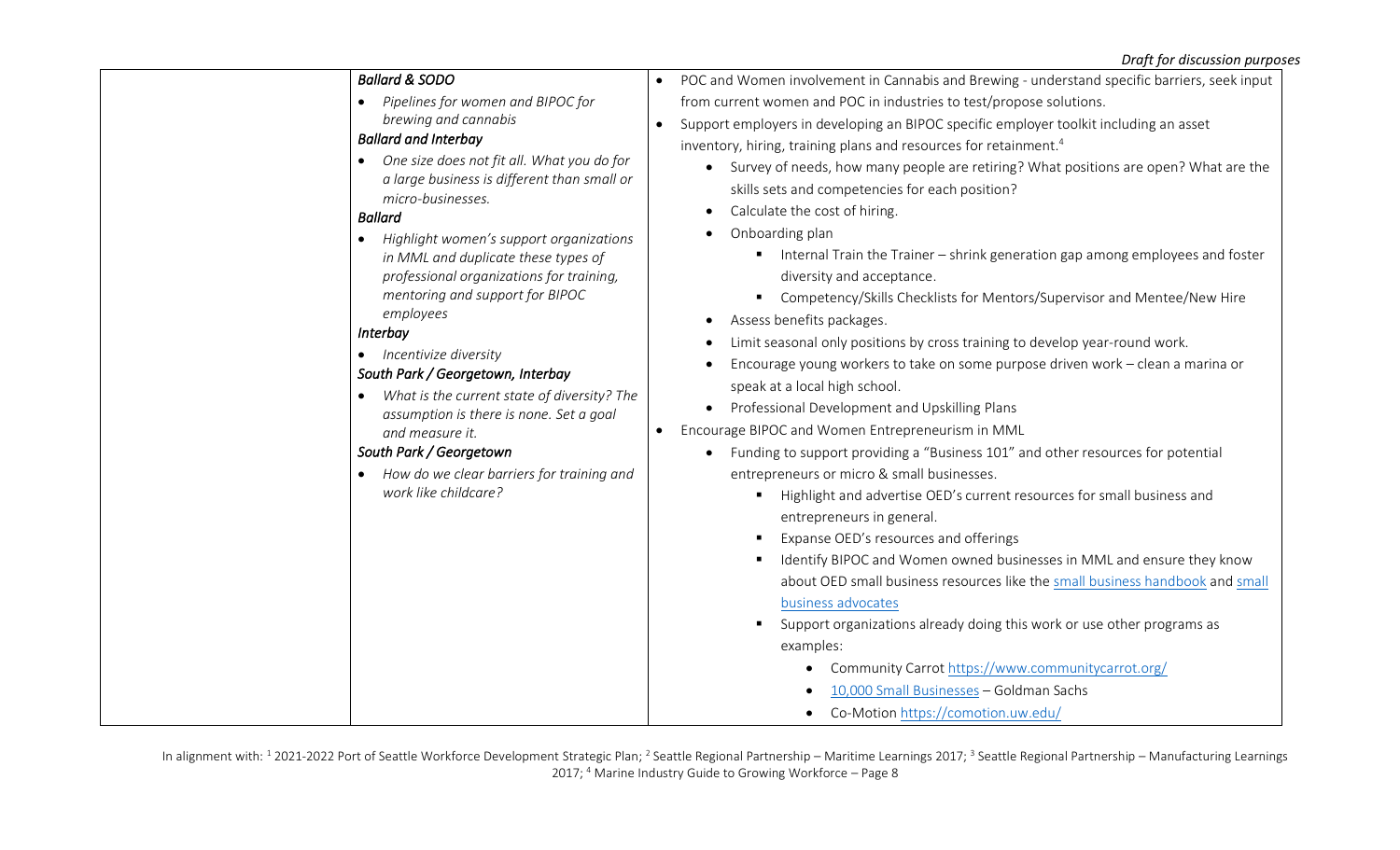|                                                                                                                                                            | Support the development of Port of Seattle and Maritime Blue's |
|------------------------------------------------------------------------------------------------------------------------------------------------------------|----------------------------------------------------------------|
| <b>Maritime Innovation Center</b>                                                                                                                          |                                                                |
| Port of Seattle and Maritime Blue Innovation Accelerator - 2 <sup>nd</sup> Wave in                                                                         |                                                                |
| 2021                                                                                                                                                       |                                                                |
| Explore duplicating the start-up hub model for small businesses in MML. Entrepreneurs                                                                      |                                                                |
| and small business located together to share resources, training and peer to peer                                                                          |                                                                |
| mentoring.                                                                                                                                                 |                                                                |
| Engage Women and BIPOC Professional Organizations to be mentors and lobby their employers<br>for support with "2) B Invest in the MML workforce pipeline." |                                                                |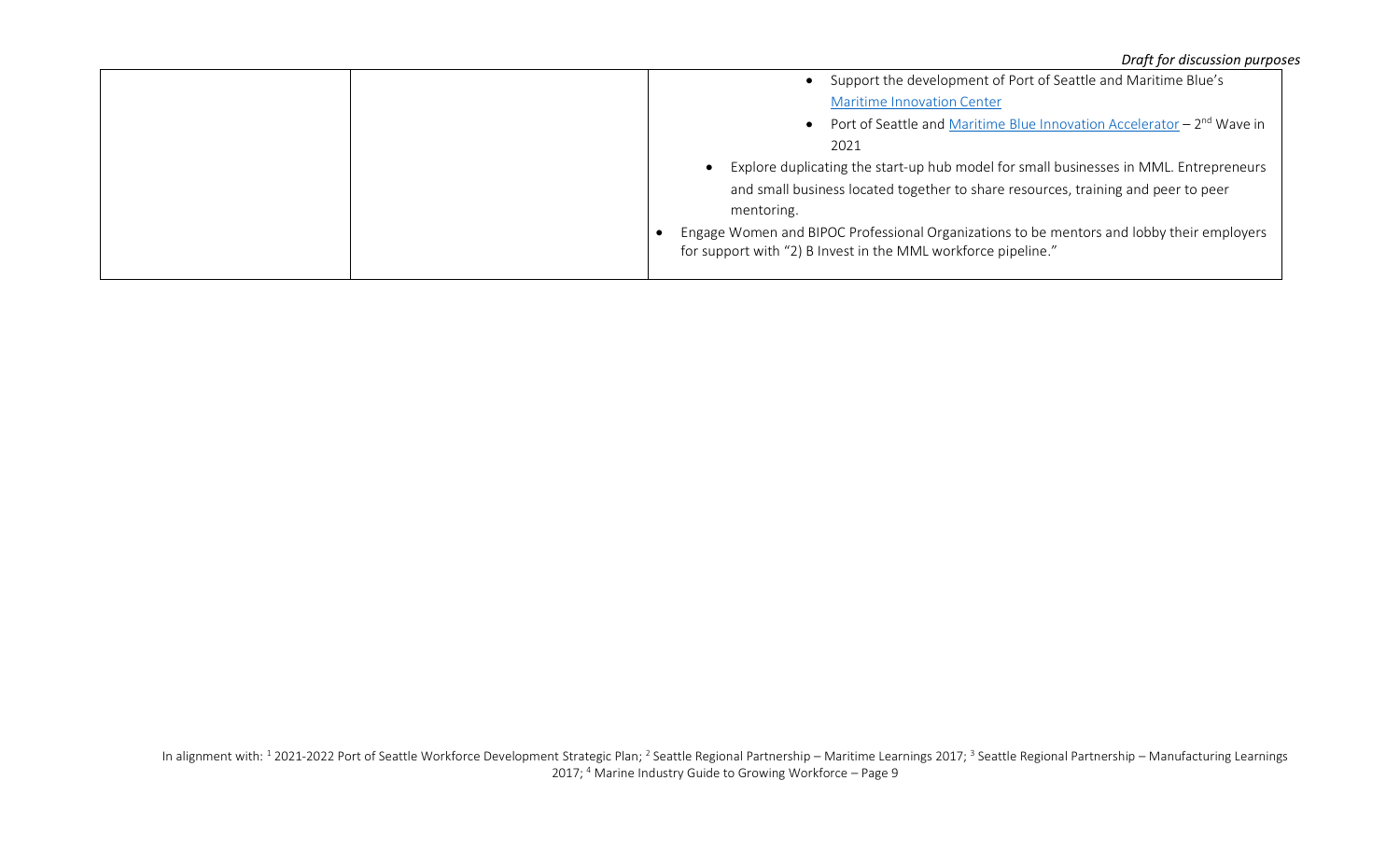## **TRANSPORTATION**

# Potential Strategies / Actions

# Maritime Industrial Strategy

| What We Heard / Issue                                                                                                                                                                                                                                                                                                                                                                                                                                                                                                                                                                                                                                                                                                                                                                                                                                                                                                                                                                                                                                                                                                                                                      | Neighborhood-Specific Issues                                                                                                                                                                                                                                                                                                                                                                                                                                                                                                                                                                                                                                                                                                                                                                                                                 | <b>Draft Strategies</b>                                                                                                                                                                                                                                                                                                                                                                                                                                                                                                                                                                                                                                                                                                                                                                                                                                                                                                                                                                                                                                                                                                                                                                                                                                             |
|----------------------------------------------------------------------------------------------------------------------------------------------------------------------------------------------------------------------------------------------------------------------------------------------------------------------------------------------------------------------------------------------------------------------------------------------------------------------------------------------------------------------------------------------------------------------------------------------------------------------------------------------------------------------------------------------------------------------------------------------------------------------------------------------------------------------------------------------------------------------------------------------------------------------------------------------------------------------------------------------------------------------------------------------------------------------------------------------------------------------------------------------------------------------------|----------------------------------------------------------------------------------------------------------------------------------------------------------------------------------------------------------------------------------------------------------------------------------------------------------------------------------------------------------------------------------------------------------------------------------------------------------------------------------------------------------------------------------------------------------------------------------------------------------------------------------------------------------------------------------------------------------------------------------------------------------------------------------------------------------------------------------------------|---------------------------------------------------------------------------------------------------------------------------------------------------------------------------------------------------------------------------------------------------------------------------------------------------------------------------------------------------------------------------------------------------------------------------------------------------------------------------------------------------------------------------------------------------------------------------------------------------------------------------------------------------------------------------------------------------------------------------------------------------------------------------------------------------------------------------------------------------------------------------------------------------------------------------------------------------------------------------------------------------------------------------------------------------------------------------------------------------------------------------------------------------------------------------------------------------------------------------------------------------------------------|
| COMMIT TO ALTERNATIVES TO DRIVE ALONE TRIPS<br>Drive alone trips to and through industrial areas result in time<br>wasted in congestion, delay freight and goods movement,<br>and increase hazardous pollution of the air and water. While<br>the city and region have made progress in increasing the<br>share of commute trips completed by transit, biking, or<br>walking, the unique circumstances of the city's M/ICs require<br>an appropriate policy approach, or drive-alone trips within<br>the M/ICs will remain persistently high.<br>For example, many industrial maritime workers arrive or<br>leave jobs during early morning or nighttime hours,<br>compounding personal safety concerns and challenges with<br>the frequency or lack of transit service. Combined with<br>missing or poor connections from transit to workplaces, car<br>ownership is a requirement for many who work within the<br>M/ICs. This creates an upfront financial barrier to accessing<br>opportunity in the M/ICs and limits the benefits of a well-<br>paying job by obligating individuals to pay thousands of<br>dollars in operations and maintenance costs for a personal | Citywide<br>Transit to work connection is a vital element of<br>addressing racial equity.<br>Additional funding may be necessary to increase the<br>frequency and span of service, which is key to high<br>ridership.<br><b>SODO</b><br>Concerns about personal safety are increasing single<br>occupancy vehicle use.<br>Potential industrial transit-oriented development near<br>$\bullet$<br>the SODO station should have substantive<br>requirements for transportation demand<br>management and parking maximums to encourage<br>transit ridership.<br>Needs more locally serving transit, including to the 1st<br>Avenue corridor.<br>Improvements are needed to pedestrian and bicycle<br>facilities from transit to improve safety and to create a<br>sense of personal comfort.<br>Interbay and Georgetown/South Park<br>$\bullet$ | Study ways to provide safe, convenient last mile connections for<br>people within the M/ICs, especially from regionally serving<br>transit to job sites, by walking, biking, shuttle, micromobility,<br>etc.<br>Adapt Transportation Demand Management (TDM) strategies to<br>the employment conditions of the M/ICs. Existing TDM<br>strategies are typically used to minimize drive-alone commuting<br>to multi-story office buildings or densely populated areas, but a<br>sector- or area-wide approach may work better for the<br>numerous small, discrete businesses in the M/ICs.<br>Apply passenger vehicle parking maximums in new<br>development, especially future Industry and Innovation zones.<br>Collaborate with King County Metro to add high-capacity transit<br>or revise local-serving bus routes to improve access from<br>regional transit hubs to employers in M/ICs. This could include<br>using Seattle Transit Benefit District funds for new or expanded<br>service, the extension of routes that start in the north end but<br>cease at King St (deadhead trips), and circulator buses in SODO.<br>Work collaboratively with City departments to address personal<br>safety issues to reduce drive-alone trips since personal safety is |
| vehicle.                                                                                                                                                                                                                                                                                                                                                                                                                                                                                                                                                                                                                                                                                                                                                                                                                                                                                                                                                                                                                                                                                                                                                                   | The high costs of housing in Seattle makes it hard for<br>people of lower incomes to live near work or to use<br>transit, compounding income disparities.<br>Georgetown & South Park<br>Neither neighborhood is currently well-served by<br>high-capacity transit.                                                                                                                                                                                                                                                                                                                                                                                                                                                                                                                                                                           | a critical consideration when traveling by foot, bike, or transit.<br>Low-cost improvements include good lighting and maintenance<br>of trees and vegetation. In addition, physical safety can be<br>enhanced with the provision of pedestrian and bicycle facilities<br>that are physically separated from freight.                                                                                                                                                                                                                                                                                                                                                                                                                                                                                                                                                                                                                                                                                                                                                                                                                                                                                                                                                |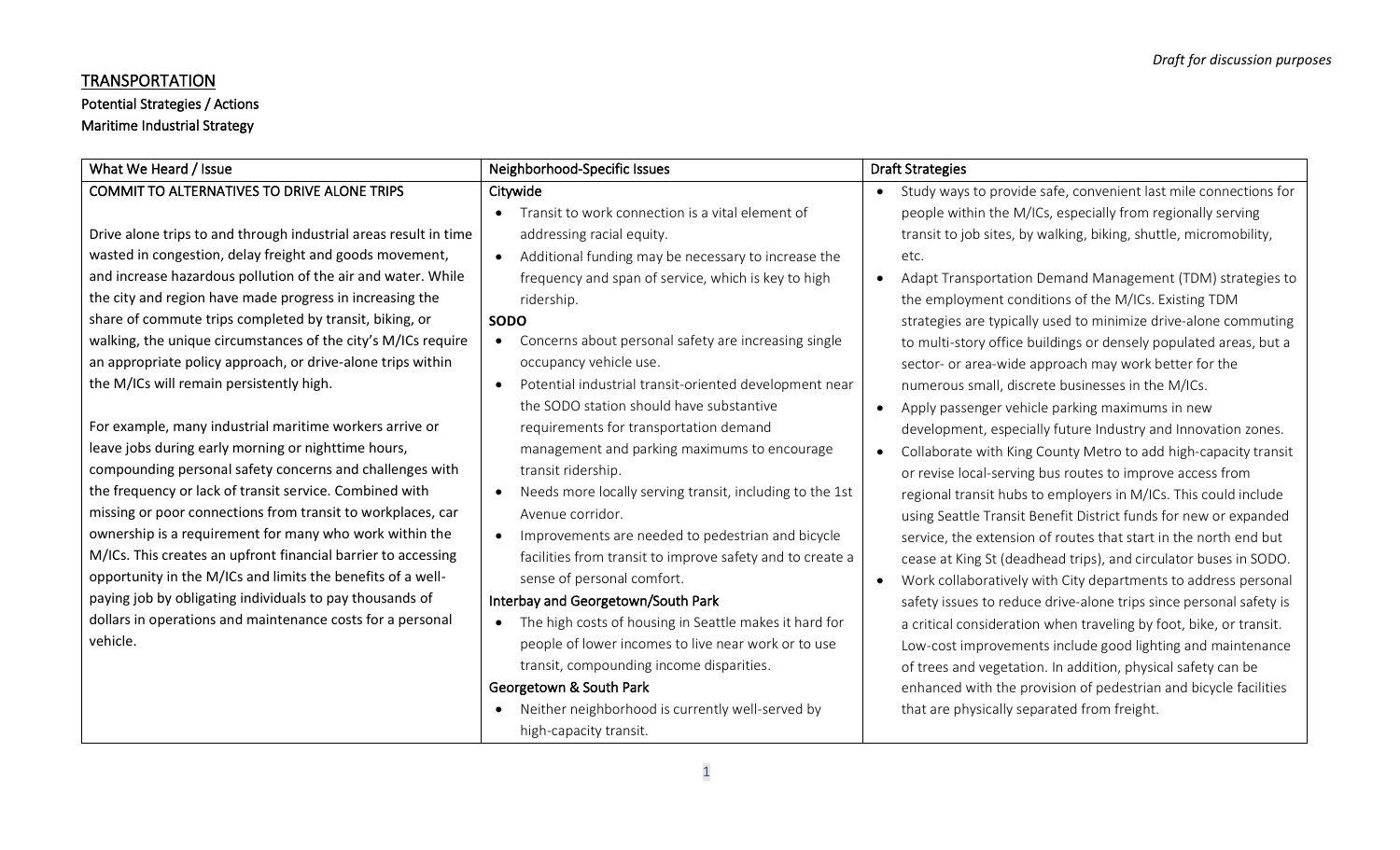| careers.                                                                                                                                                                                                                                                                                                                                                                                                                                                                                                                                                                                                                                                                                                                                                                                                                                                                                                                                                                                                                                                                                                                                                                                                                                                                                                                                                                                                                                                                                                                                                                                            |                                                                                                                                                                                                                                                                                                                                                                                                                                                                                                                                                                                                                                                                                                                                                                                                                                                                                                                                                                |
|-----------------------------------------------------------------------------------------------------------------------------------------------------------------------------------------------------------------------------------------------------------------------------------------------------------------------------------------------------------------------------------------------------------------------------------------------------------------------------------------------------------------------------------------------------------------------------------------------------------------------------------------------------------------------------------------------------------------------------------------------------------------------------------------------------------------------------------------------------------------------------------------------------------------------------------------------------------------------------------------------------------------------------------------------------------------------------------------------------------------------------------------------------------------------------------------------------------------------------------------------------------------------------------------------------------------------------------------------------------------------------------------------------------------------------------------------------------------------------------------------------------------------------------------------------------------------------------------------------|----------------------------------------------------------------------------------------------------------------------------------------------------------------------------------------------------------------------------------------------------------------------------------------------------------------------------------------------------------------------------------------------------------------------------------------------------------------------------------------------------------------------------------------------------------------------------------------------------------------------------------------------------------------------------------------------------------------------------------------------------------------------------------------------------------------------------------------------------------------------------------------------------------------------------------------------------------------|
| LOCATE FUTURE LIGHT RAIL LINES AND STATIONS TO<br><b>Ballard</b><br>SUPPORT INDUSTRIAL, MARITIME, AND LOGISTICS USERS<br>A tunnel alignment is preferred to avoid negative<br>$\bullet$<br>impacts on maritime industry and a 15th Ave station<br>While ST3 stations serve as assets for employees to get to<br>would have fewer direct impacts on freight movement<br>work and reduce the number of drive-alone trips, new or<br>and industrial areas.<br>expanded light rail stations in SODO, Stadium, Smith Cove,<br>If 14th is the station location, provide a mitigation and<br>$\bullet$<br>Dravus, and Ballard, require appropriate alignment and<br>operations plan for local freight access.<br>station design to avoid impeding freight movement in key<br>corridors during the construction phase as well as post-<br>SODO<br>construction.<br>Judicious siting of the SODO station is important for<br>$\bullet$<br>maintaining freight movement.<br>Maintain the E3 busway when designing station and<br>rail alignment to maintain efficient movement of<br>buses and prevent impacts to 4th Ave.<br>If an overpass is required for Lander Street Station,<br>$\bullet$<br>ensure access to local properties and well-designed<br>ground level environment.<br>Interbay<br>An elevated 15th Ave alignment along Elliott/15th Ave<br>would have more impacts on the truck route than<br>other alignments.<br>South Park/Georgetown<br>People need to travel efficiently from the light rail at<br>$\bullet$<br>SODO, and Sounder at King St. Station, to the<br>Duwamish.<br>Citywide | Advocate for ST3 light rail station locations, designs, and<br>$\bullet$<br>alignments that facilitate ongoing industrial and maritime and<br>operations and produce the most ridership to reduce drive alone<br>trips and barriers to access employment opportunities.<br>Regardless of route and station design alternative, ensure there is<br>a plan for freight movement during the construction period.<br>Stations should be designed as mobility hubs with design for<br>personal safety, comfortable wait areas, good lighting,<br>wayfinding, intelligent transportation systems (real time transit<br>tracking, etc.) and safe, convenient last mile connections to<br>maximize transit use.<br>SODO station and rails are located to not impede the movement<br>$\bullet$<br>of transit on the E3 busway.<br>Consider additional connections from Georgetown/South Park to<br>$\bullet$<br>light rail via a frequent and reliable transit service. |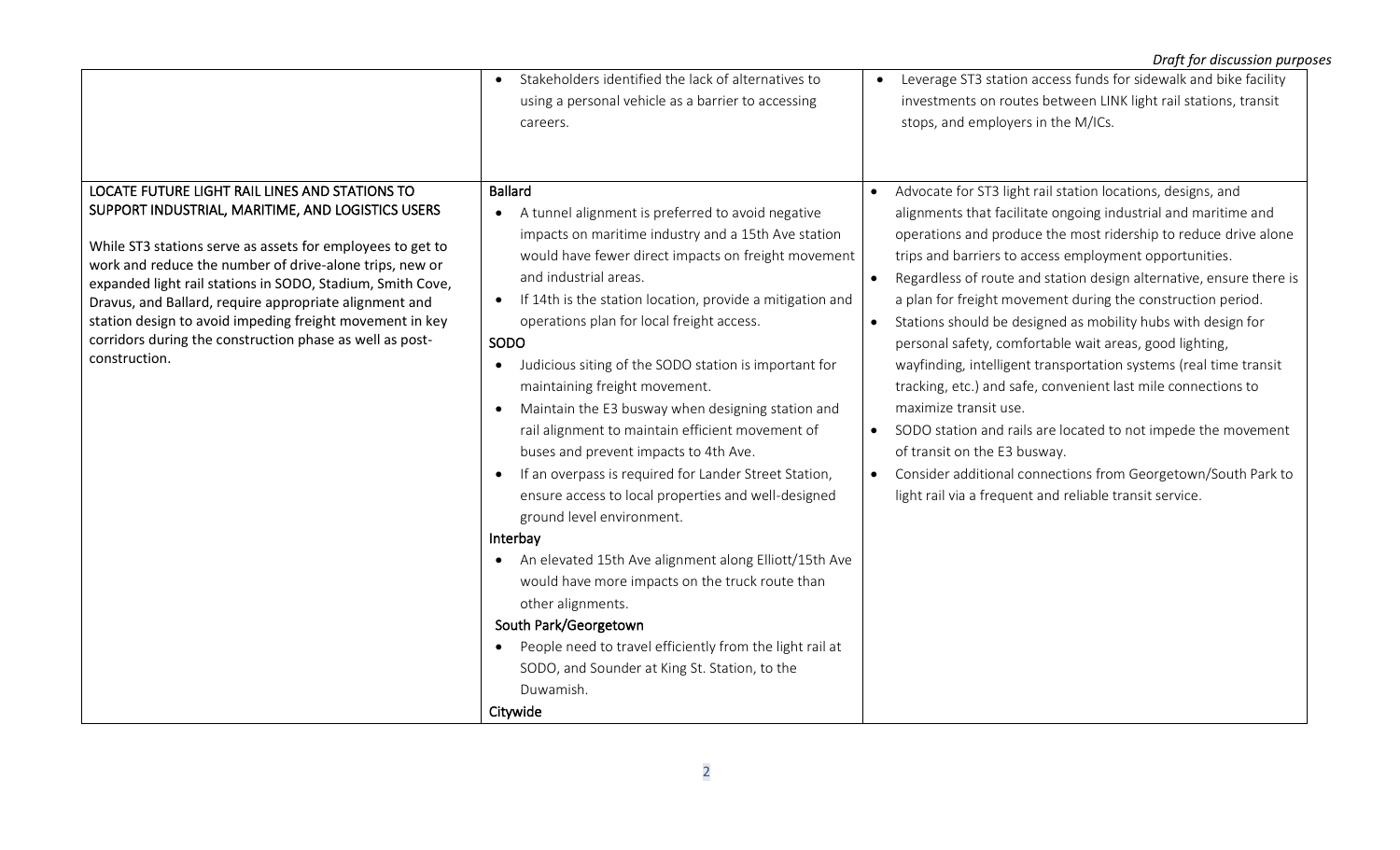| We need greater employment density near light rail<br>$\bullet$<br>stations in M/ICs and greater residential density near<br>other stations so people can access jobs in the M/ICs.                                                                                                                                                                                                                                                                                                                                                                                                                                                                                                                                                                                                                                                                                                                                                                                                                                                                                                                                                                                                                                                                                                                                                       |                                                                                                                                                                                                                                                                                                                                                                                                                                                                                                                                                                                                                                                                                                                                                                                                                                                                                                                                                                                                                                                                                                                                                                                                                                                                                                                                                                                                                         |
|-------------------------------------------------------------------------------------------------------------------------------------------------------------------------------------------------------------------------------------------------------------------------------------------------------------------------------------------------------------------------------------------------------------------------------------------------------------------------------------------------------------------------------------------------------------------------------------------------------------------------------------------------------------------------------------------------------------------------------------------------------------------------------------------------------------------------------------------------------------------------------------------------------------------------------------------------------------------------------------------------------------------------------------------------------------------------------------------------------------------------------------------------------------------------------------------------------------------------------------------------------------------------------------------------------------------------------------------|-------------------------------------------------------------------------------------------------------------------------------------------------------------------------------------------------------------------------------------------------------------------------------------------------------------------------------------------------------------------------------------------------------------------------------------------------------------------------------------------------------------------------------------------------------------------------------------------------------------------------------------------------------------------------------------------------------------------------------------------------------------------------------------------------------------------------------------------------------------------------------------------------------------------------------------------------------------------------------------------------------------------------------------------------------------------------------------------------------------------------------------------------------------------------------------------------------------------------------------------------------------------------------------------------------------------------------------------------------------------------------------------------------------------------|
|                                                                                                                                                                                                                                                                                                                                                                                                                                                                                                                                                                                                                                                                                                                                                                                                                                                                                                                                                                                                                                                                                                                                                                                                                                                                                                                                           |                                                                                                                                                                                                                                                                                                                                                                                                                                                                                                                                                                                                                                                                                                                                                                                                                                                                                                                                                                                                                                                                                                                                                                                                                                                                                                                                                                                                                         |
|                                                                                                                                                                                                                                                                                                                                                                                                                                                                                                                                                                                                                                                                                                                                                                                                                                                                                                                                                                                                                                                                                                                                                                                                                                                                                                                                           |                                                                                                                                                                                                                                                                                                                                                                                                                                                                                                                                                                                                                                                                                                                                                                                                                                                                                                                                                                                                                                                                                                                                                                                                                                                                                                                                                                                                                         |
|                                                                                                                                                                                                                                                                                                                                                                                                                                                                                                                                                                                                                                                                                                                                                                                                                                                                                                                                                                                                                                                                                                                                                                                                                                                                                                                                           |                                                                                                                                                                                                                                                                                                                                                                                                                                                                                                                                                                                                                                                                                                                                                                                                                                                                                                                                                                                                                                                                                                                                                                                                                                                                                                                                                                                                                         |
| <b>IMPROVE FREIGHT MOVEMENT EFFICIENCIES</b><br><b>Ballard and Interbay</b>                                                                                                                                                                                                                                                                                                                                                                                                                                                                                                                                                                                                                                                                                                                                                                                                                                                                                                                                                                                                                                                                                                                                                                                                                                                               | Implement Seattle's Freight Master Plan as funds become<br>$\bullet$                                                                                                                                                                                                                                                                                                                                                                                                                                                                                                                                                                                                                                                                                                                                                                                                                                                                                                                                                                                                                                                                                                                                                                                                                                                                                                                                                    |
| Freight movement to and through Ballard and<br>$\bullet$<br>Traffic congestion slows freight movement and increases<br>Interbay is increasingly challenging due to bridge<br>hazardous pollution of the air and water. This can impact long-<br>pinch-points and construction impacts.<br>term viability of industrial maritime operation at some sites in<br>SODO<br>Seattle's M/ICs.<br>Need a SODO mobility study for all modes.<br>$\bullet$<br>Improve drayage cargo movement<br>$\bullet$<br>The 2016 Freight Master Plan (FMP) includes important<br>(Ballard>SODO>Kent)<br>actions to support freight and implementation should be<br>SODO/Duwamish<br>funded and advanced.<br>Freight can legally park only in designated areas of the<br>$\bullet$<br>MICs and in some locations this parking is being used<br>by RVs, which makes it hard for drivers to perform<br>their jobs.<br>Citywide<br>Efficient public transit mobility and freight mobility are<br>$\bullet$<br>linked - the former improves the latter; they work to<br>mutually benefit one other.<br>The FMP has good recommendations supported by<br>$\bullet$<br>the freight community but needs more funding.<br>Need a master transportation plan that reconciles the<br>conflicts between freight, personal vehicles, transit,<br>cyclists, and pedestrians. | available and update at necessary intervals:<br>Conduct Freight Master Plan implementation planning in<br>2021, including an analysis of the impacts from the West<br>Seattle Bridge closure.<br>Reference the Freight Toolbox during design and<br>implementation of transportation projects along freight<br>corridors<br>Perform geometry analysis on roadway projects on<br>designated freight routes.<br>Explore options to create freight priority on major truck routes:<br>$\bullet$<br>o Consider freight and transit only lanes or intersection queue-<br>jumping.<br>Consider traffic operation measures like signal timing and<br>priority, especially on Major Truck Routes and within our<br>industrial districts.<br>Explore ways to develop a dedicated funding stream to improve<br>$\bullet$<br>freight efficiencies and maintain infrastructure that serves<br>freight.<br>Consider conducting a SODO transportation study that analyzes<br>the movement of people and goods through and to the area.<br>Look for opportunities to support load zones and access needs<br>$\bullet$<br>off-streets and via alleys. Elsewhere, dedicated curbside space for<br>service or delivery vehicles to accommodate building access and<br>quick delivery.<br>Develop solutions for freight parking in M/ICs with consideration<br>$\bullet$<br>to the locations of encampments and RVs and resolve use of the |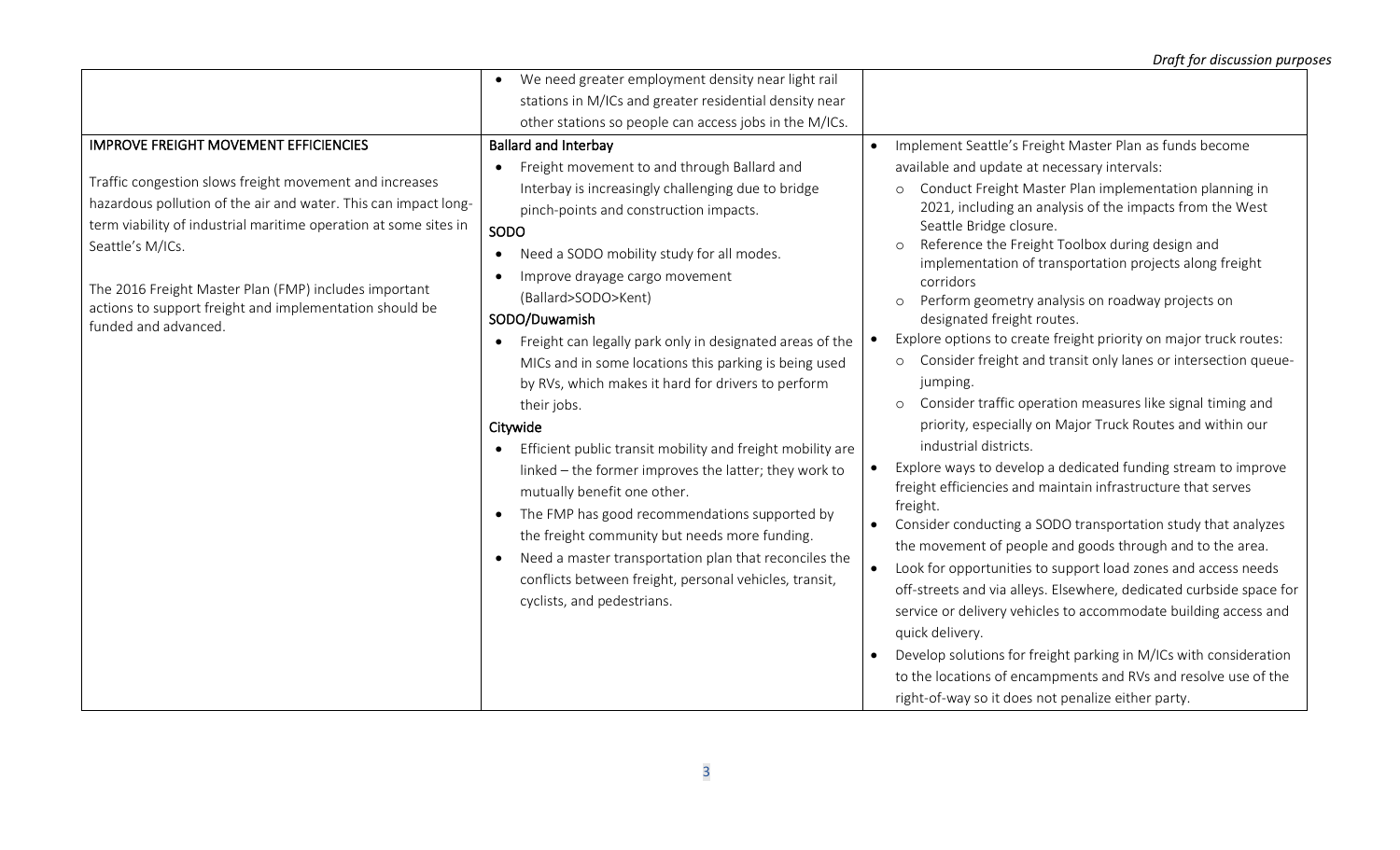|                                                           |                                                      | Draft for discussion purposes                                    |
|-----------------------------------------------------------|------------------------------------------------------|------------------------------------------------------------------|
| <b>IMPROVE AND MAINTAIN INFRASTRUCTURE</b>                | Georgetown / South Park                              | Install a pumping station to upgrade drainage problem in South   |
|                                                           | In some areas, streets are not paved and need better | Park along the Duwamish. SPU has funding for this improvement,   |
| There are numerous areas in both MICs with substandard or | lighting.                                            | but it may impact transit and pedestrian and bicycle             |
| unpaved streets, poor quality roadway surfaces, lack of   | SODO                                                 | improvements until it is resolved (up to 10 years).              |
| drainage, and missing or inadequate sidewalks.            | ix outdated, inadequate, and failing infrastructure. | Research a long-term funding and infrastructure strategy to      |
|                                                           |                                                      | address poor right-of-way conditions. According to SDOT's        |
|                                                           |                                                      | pavement condition report, spot maintenance for these areas will |
|                                                           |                                                      | require tens of millions of dollars and the cost to improve the  |
|                                                           |                                                      | travel ways and meet current standards is an order of magnitude  |
|                                                           |                                                      | higher.                                                          |
|                                                           |                                                      | Partner with existing utility projects and business developments |
|                                                           |                                                      | to provide opportunities to improve infrastructure.              |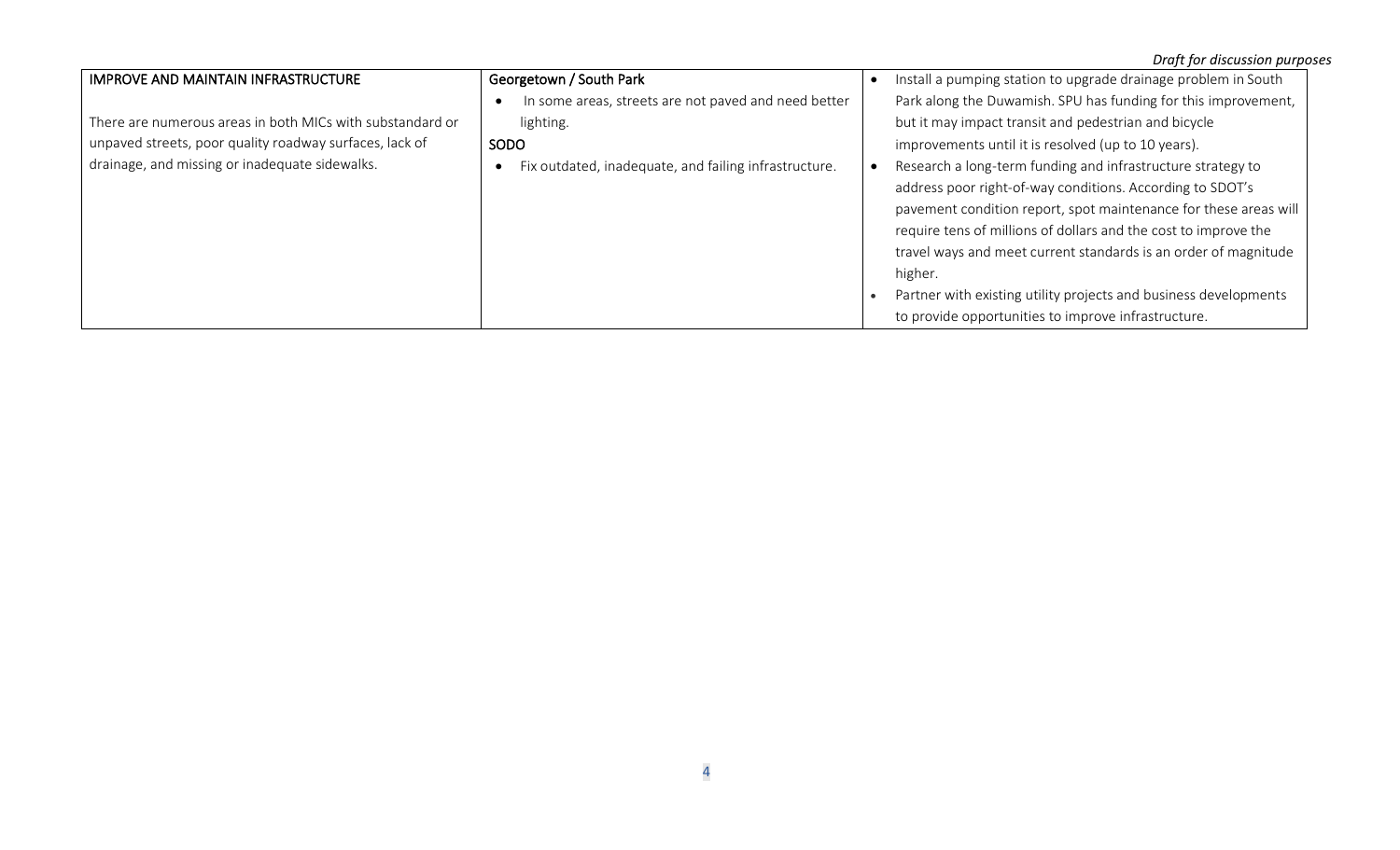# ENVIRONMENT Potential Strategies / Actions Maritime Industrial Strategy

General Notes: Citywide and neighborhood issues came directly from advisory group meeting notes. In addition to direct input from the advisory groups, some of the Duwamish Valley-specific items below are the result of recent planning efforts as part of the Duwamish Valley Action Plan (DVAP) and are included for their relevance to the Industrial and Maritime Strategy.

| What We Heard / Issue                                                                                                                                                                                                                                                                                                                                                                                                                                                                                      | Neighborhood Specific Issues / Opportunities                                                                                                                                                                                                                                                                                                                                                                                                                                                                                                                                                                | <b>Potential Strategies / Actions</b>                                                                                                                                                                                                                                                                                                                                                                                                                                                                                                                                                                                                                                                                                                                                                                                                                                                                                                         |
|------------------------------------------------------------------------------------------------------------------------------------------------------------------------------------------------------------------------------------------------------------------------------------------------------------------------------------------------------------------------------------------------------------------------------------------------------------------------------------------------------------|-------------------------------------------------------------------------------------------------------------------------------------------------------------------------------------------------------------------------------------------------------------------------------------------------------------------------------------------------------------------------------------------------------------------------------------------------------------------------------------------------------------------------------------------------------------------------------------------------------------|-----------------------------------------------------------------------------------------------------------------------------------------------------------------------------------------------------------------------------------------------------------------------------------------------------------------------------------------------------------------------------------------------------------------------------------------------------------------------------------------------------------------------------------------------------------------------------------------------------------------------------------------------------------------------------------------------------------------------------------------------------------------------------------------------------------------------------------------------------------------------------------------------------------------------------------------------|
| PRIORITIZE TARGETED INVESTMENTS IN BIPOC<br>COMMUNITIES WITH DOCUMENTED HEALTH<br><b>INEQUITIES</b><br>Populations including workers and residents near<br>industrial areas are burdened with cumulative health<br>impacts. This is an environmental justice and racial equity<br>issue, as residents in industrial areas or adjacent to<br>industrial activities are disproportionately people of<br>color, immigrants, refugees, people with low incomes,<br>and limited English-proficient individuals. | Georgetown / South Park<br>Expressed concerns about health impacts<br>for those living near industrial activity and<br>emphasized the need to clean up toxic<br>industrial sites to improve health impacts.<br>SODO<br>Proximity to I-5 and I-90, plus local traffic<br>creates air quality challenges that pose<br>health risk to workers and residents.<br>Interbay<br>Need to examine the potential health<br>$\bullet$<br>impacts that would be associated with any<br>proposals to develop housing on the<br>Armory site.<br>Noise pollution is a challenge for industrial-<br>adjacent neighborhoods. | Continue to implement the Duwamish Valley Action Plan (DVAP) - a community<br>led, multi-department effort to advance community priorities, including health<br>and well-being, in the Duwamish Valley communities of South Park and<br>Georgetown.<br>Test and explore public-private partnerships potentially to create a public<br>development authority or community development corporation, with a mission<br>for environmental health, sustainability, and industrial business supports in the<br>greater Duwamish Valley.<br>Increase and/or improve parks, open space, trees, and green landscaping in and<br>near the M/ICs (included in DVAP, pgs. 30-42).<br>Conduct action plans and/or environmental health assessments near industrial<br>areas to understand and document cumulative health impacts and develop<br>mitigation strategies.<br>Ensure affected communities have a seat at the table in crafting these policies. |
| MINIMIZE IMPACT OF HAZARDOUS EMISSIONS AND<br>SUPPORT TRANSITION TO CLIMATE EMISSIONS FREE<br><b>FRIEGHT MOVEMENT</b><br>Emissions from trucks and personal vehicles are the city's<br>largest source of Greenhouse Gas (GHG) emissions and<br>hazardous air pollutants. The health impacts of hazardous<br>air pollutants grow with proximity to the source of                                                                                                                                            | Georgetown & South Park<br>The Georgetown/South Park stakeholder<br>$\bullet$<br>group recognized the negative health impacts<br>of hazardous pollution from transportation on<br>adjacent residential areas and industrial +<br>maritime workers.<br>SODO                                                                                                                                                                                                                                                                                                                                                  | Transition trucks and other industrial machinery to lower-emission fuels such as<br>biodiesel and electricity. Leverage existing City of Seattle's electrification<br>programs and the University of Washington's Freight Lab analysis to support<br>the transition away from fossil fuels.<br>Partner with industry to develop key programs in Seattle City Light's<br>transportation electrification strategic investment plan including an expansion<br>of electrified freight, an electrified waterfront, clean shore power, and grid<br>modernization, an electrified freight corridor pilot.                                                                                                                                                                                                                                                                                                                                            |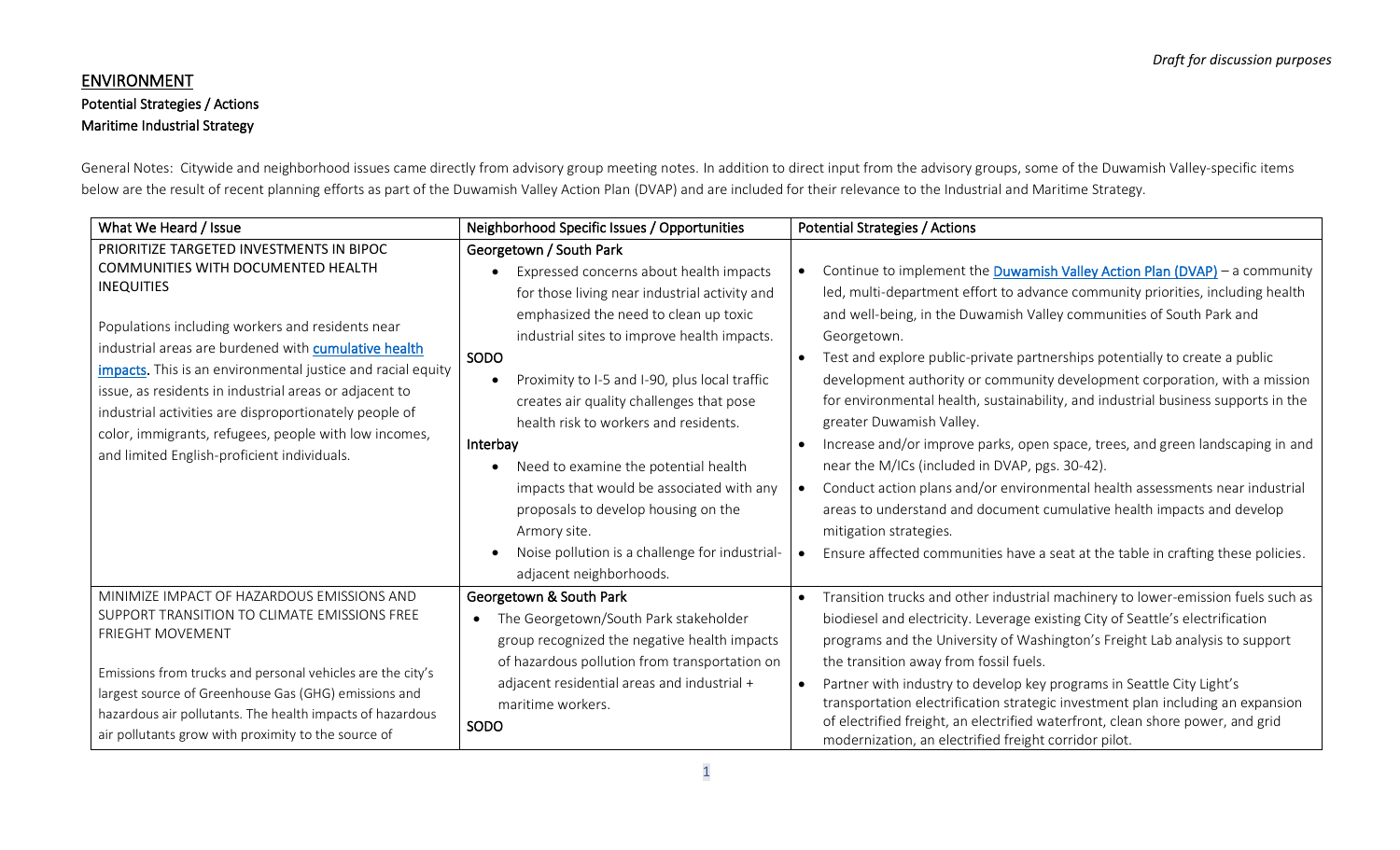| emissions and disparately impacts BIPOC and lower-income<br>communities.<br>A recent study was published by the American Lung<br>Association on the benefits of broad transportation<br>electrification. Under the '2050 Healthy Transportation<br>Electrification Scenario', Washington State will avoid over<br>\$1.4 Trillion in health costs, 124 premature deaths, 1,970<br>asthma attacks and nearly 9,000 missed workdays.<br>Polices to transition away from fossil fuels to climate<br>pollution free energy sources should be done in<br>coordination with other jurisdictions and crafted in<br>partnership with those impacted to minimize burden and<br>hardship. | Stakeholder group wants to promote electric-<br>$\bullet$<br>charging infrastructure and to incentivize low-<br>carbon biofuels and to pursue reduction of<br>single-occupancy vehicle trips through the<br>area in its long-term vision.<br>The SODO stakeholder group included<br>climate neutrality in its long-term vision for<br>the industrial area.<br><b>Ballard</b><br>Said City should focus on the impacts to<br>$\bullet$<br>the local environment of companies<br>(rather than companies being held<br>responsible for regional impacts of their<br>supply chain). Provide support for sector-<br>specific innovative partnerships for energy<br>and resource conservation.<br>Interbay<br>Find ways to celebrate/acknowledge green<br>$\bullet$<br>innovations among maritime/industrial<br>businesses. Provide incentives for going<br>beyond baseline regulations.<br>Citywide<br>Many service providers are dependent on<br>$\bullet$<br>driving (e.g. plumbers, electricians) and need<br>to travel efficiently in their vehicles to do their<br>work. | $\bullet$<br>$\bullet$<br>$\bullet$<br>$\bullet$<br>$\bullet$<br>$\bullet$<br>$\bullet$<br>$\bullet$ | Investigate best practices to finance electrical industry vehicles and equipment<br>(buy bulk, procurement agreements, etc.).<br>Explore requirements for electrical infrastructure to be installed at the time of<br>construction to support electrification of on-road and off-road equipment.<br>Prioritize freight system investments that reduce the proximity of major freight<br>routes to residential areas and prevent cut through neighborhood freight travel.<br>Establish a stronger partnership with Impact WA and expand on their Lean and<br>Green Consulting model<br>Invest in technical assistance and create a goal for Seattle industrial businesses<br>become an EnviroStars Green Businesses to showcase green leadership,<br>accelerate climate and green solutions within the industry, and show<br>metrics/CO2 savings.<br>Support all Seattle's shipowners, seaways, terminals and shipyards through a<br>"Green Marine" Certification sharing the story of our green and innovative<br>industry.<br>Acknowledge MML employers who are making significant progress in<br>environmental sustainability and equity. For example, to attract younger<br>workers, highlight parts of the MML industrials that are doing great<br>environmental things in conservation and climate change - supporting or using<br>wind, solar, electrification or hybrid technology. See also WORKFORCE<br>strategy/actions.<br>Explore opportunities to create eco-industrial parks, as done in other<br>communities at key sites (for example the Interbay Armory site.)<br>Adopt renewable energy from waste heat recovery, utility-scale<br>solar/community solar and building electrification. Coordinate with King County<br>and WA State Dept. Of Commerce on grant opportunities. |
|--------------------------------------------------------------------------------------------------------------------------------------------------------------------------------------------------------------------------------------------------------------------------------------------------------------------------------------------------------------------------------------------------------------------------------------------------------------------------------------------------------------------------------------------------------------------------------------------------------------------------------------------------------------------------------|--------------------------------------------------------------------------------------------------------------------------------------------------------------------------------------------------------------------------------------------------------------------------------------------------------------------------------------------------------------------------------------------------------------------------------------------------------------------------------------------------------------------------------------------------------------------------------------------------------------------------------------------------------------------------------------------------------------------------------------------------------------------------------------------------------------------------------------------------------------------------------------------------------------------------------------------------------------------------------------------------------------------------------------------------------------------------|------------------------------------------------------------------------------------------------------|-------------------------------------------------------------------------------------------------------------------------------------------------------------------------------------------------------------------------------------------------------------------------------------------------------------------------------------------------------------------------------------------------------------------------------------------------------------------------------------------------------------------------------------------------------------------------------------------------------------------------------------------------------------------------------------------------------------------------------------------------------------------------------------------------------------------------------------------------------------------------------------------------------------------------------------------------------------------------------------------------------------------------------------------------------------------------------------------------------------------------------------------------------------------------------------------------------------------------------------------------------------------------------------------------------------------------------------------------------------------------------------------------------------------------------------------------------------------------------------------------------------------------------------------------------------------------------------------------------------------------------------------------------------------------------------------------------------------------------------------------------------------------------------------------|
| BUILD A CITYWIDE SEA LEVEL RISE ADAPTATION<br>STRATEGY<br>Lack of adequate paving and drainage infrastructure is<br>already known to cause frequent drainage problems and                                                                                                                                                                                                                                                                                                                                                                                                                                                                                                      | Georgetown/South Park<br>Sea level rise was of particular concern to<br>$\bullet$<br>the Georgetown/South Park Group due to<br>proximity to the Duwamish River where<br>communities are particularly vulnerable to                                                                                                                                                                                                                                                                                                                                                                                                                                                                                                                                                                                                                                                                                                                                                                                                                                                       | $\bullet$                                                                                            | Continue efforts by the City and County to make capital investments to improve<br>stormwater and drainage infrastructure:<br>King County has investments in combined sewer control both planned<br>$\circ$<br>and underway in SODO and Georgetown.                                                                                                                                                                                                                                                                                                                                                                                                                                                                                                                                                                                                                                                                                                                                                                                                                                                                                                                                                                                                                                                                                                                                                                                                                                                                                                                                                                                                                                                                                                                                              |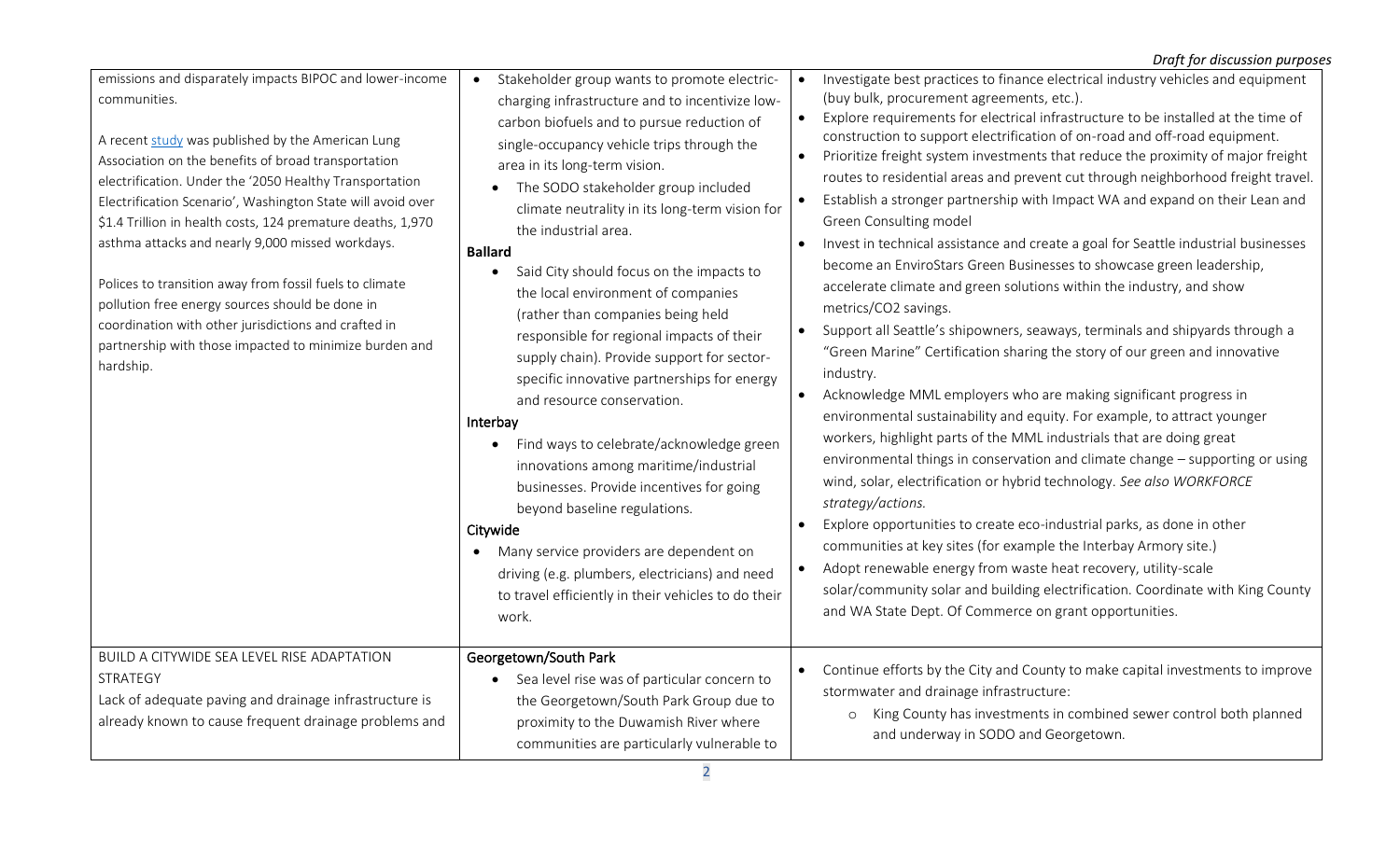#### *Draft for discussion purposes* flooding in many industrial areas, which will be exacerbated by sea level rise. The cost to upgrade sites to meet stormwater codes (or other standards) can be a hardship for property owners. Several of Seattle's industrial areas are among the most vulnerable areas in the city to climate change impacts, including sea level rise, extreme heat, and flooding. Infrastructure in industrial areas is typically aged and/or unimproved. impacts of [rising sea levels](http://seattlecitygis.maps.arcgis.com/apps/webappviewer/index.html?id=531658b7209e46acbaed730574214353). Stormwater flooding is also common and a serious concern for the business and residential communities today. SODO • The SoDo stakeholder group identified infrastructure improvements, including roads, sidewalks, water mains, and electric utility assets as a priority. Ballard • Ensure that City is managing the exposure of stormwater and sewer system to sea level rise and other climate impacts (e.g. precipitation). Also, that sea level rise will not spread contaminants. • Consider specific industrial roundtables for King County and SPU pertaining to stormwater management requirements. Interbay • Consider green infrastructure and natural shorelines/wetlands as an effective flood protection strategy. Sea level rise related flooding is a threat, giving how low the industrial lands are, particularly at extreme high tides and with storm surge. o SPU and King County are investing heavily in combined sewer overflow control facilities located in Ballard (Ship Canal Water Quality Project). • Stormwater drainage infrastructure in South Park: In 2021, SPU will construct the South Park Pump Station and SPU/SDOT will start construction on the South Park Roadway and Drainage Improvements. SPU's South Park Water Quality Facility will be complete by 2030. • Assess opportunities for increasing green stormwater infrastructure in the Duwamish Valley and other industrial zones. This could include incentives and/or changes to development standards (DVAP, pg. 21). • Wastewater and Drainage System Analyses: completed in 2020, are foundational for SPU's Integrated System Plan, which will be complete in 2022. • Recognize the layered risks facing industrial areas (climate, earthquake etc.) and evaluate opportunities and needs for managing development and redevelopment in high-risk zones, while prioritizing keeping people and businesses in place. • Create mechanisms for public-private cost sharing for investments that future proof industrial areas and retrofit older infrastructure. • Duwamish Valley Resilience District: Engage key agencies, landowners, and stakeholders to examine the impacts, alternatives, and funding of a mix of climate adaptation measures to reduce vulnerability and adapt to climate impacts (e.g., modifications to structures, land use changes, development standards, addition of trees and green infrastructure, etc.). The Duwamish Valley Program team is launching a collaborative effort in 2021, with support from the Robert Wood Johnson Foundation, to develop an integrated geographic strategy to proactively mitigate and adapt to flood risk and other climate change impacts, while prioritizing keeping people and businesses in place. • SPU partnered with the U.S. Army Corps of Engineers on a preliminary benefitcost analysis (2017) for sea level rise adaptation measures for the South Park Industrial area. Next steps will involve interdepartmental and multi-sector partnerships for design and funding.